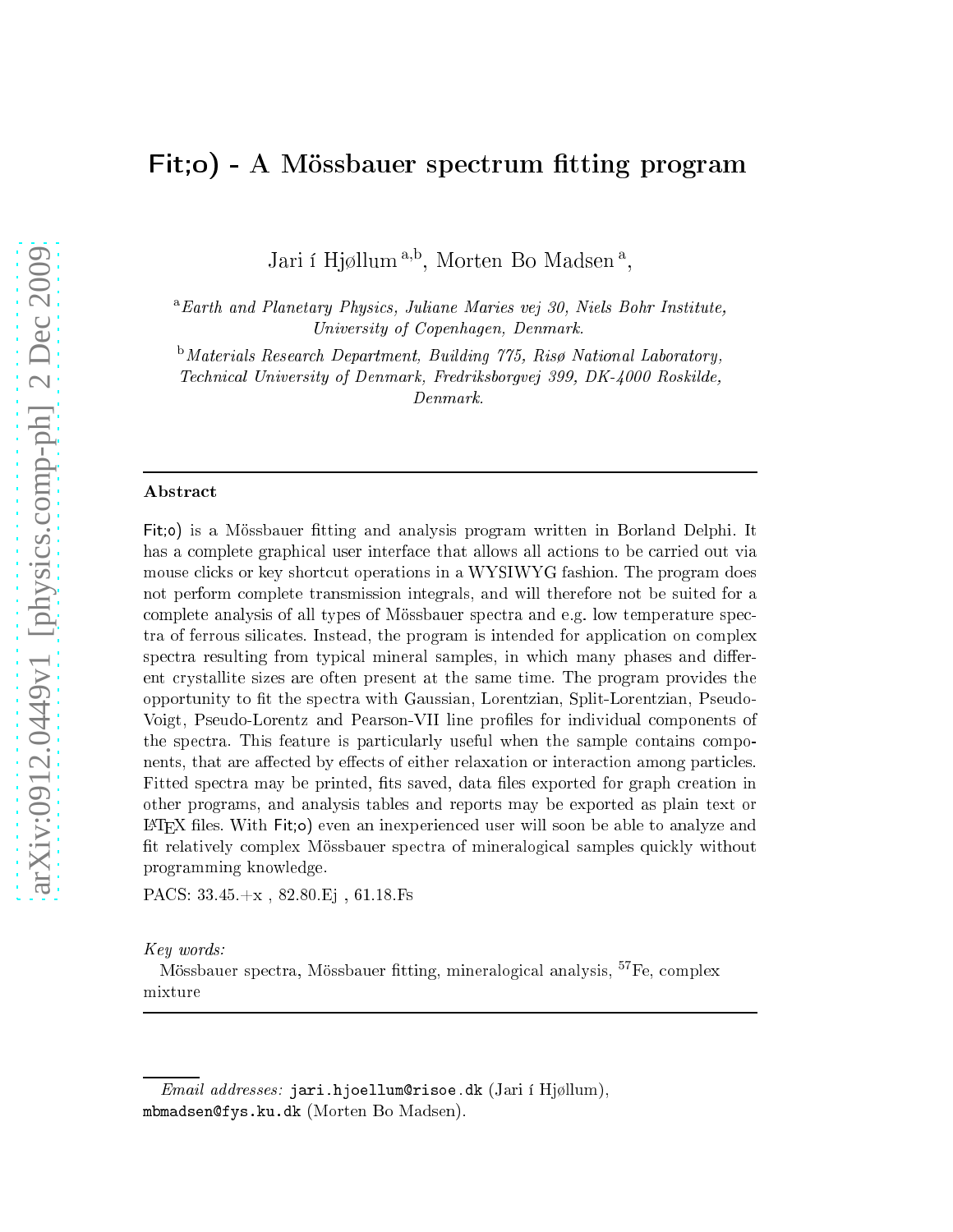## 1 Introduction

During work with analysis of Mössbauer spe
tra we found that existing analysis software packages however competent (i.e. Mfit [1], Recoil [2], MacFit [3],  $M$ oss $W$ inn $[4]$  could not fulfill our needs of being simple and yet very flexible. For fitting of spectra with many components, as is typical for samples with complex mineral assemblies, advanced programs are in many cases too detailed to be really useful.

We therefore developed this program package which attempts to mitigate these issues, and thus provides a powerful tool for rapid fitting of complex Mössbauer spectra.

The program has been downloaded around 100 times in several versions, and an estimate of regular users is around 20. The program pa
kage has been used in the preparation of several articles or talks  $[5,6,7,8,9]$ .

## 2 Program summary

Fit<sub>i</sub>o) is a program for fitting and analyzing transmission and scattering geometry 57Fe Mössbauer spe
tra of metals, alloys and mixtures of ferri oxides, oxyhydrates and sili
ates. The program an be expanded to handle other Mössbauer isotopes as well. It has a omplete graphi
al user interfa
e, whi
h allows all a
tions to be performed via mouse li
ks or key short
uts. The program accepts currently both particular plain text files (.exp-files, see [10,11] for a definition) and comma-separated files e.g. counts vs. velocity (velocity; counts) as data input. It is the intention to release the source code under an open liense.

Mössbauer spe
tra an be tted using singlets, doublets and sextets (all with a selection of line profiles of which Lorentzian is default) and the fit model can be saved for later reloading for example for further refinement of the fit. Fitted and unfitted spectra can be saved as reports and saved as both plain text and in customizable L<sup>AT</sup>EXformat, and spectra can be printed with a fit report.

The program ontains a pre
ompiled list of Mössbauer data of many ommon iron ompounds with an option for the user to edit or add new ompounds.

Calibration data for Mössbauer experimental setups an be extra
ted from calibration spectra, and saved in separate calibration  $\alpha$ .cal-files (see [10,11] for a des
ription).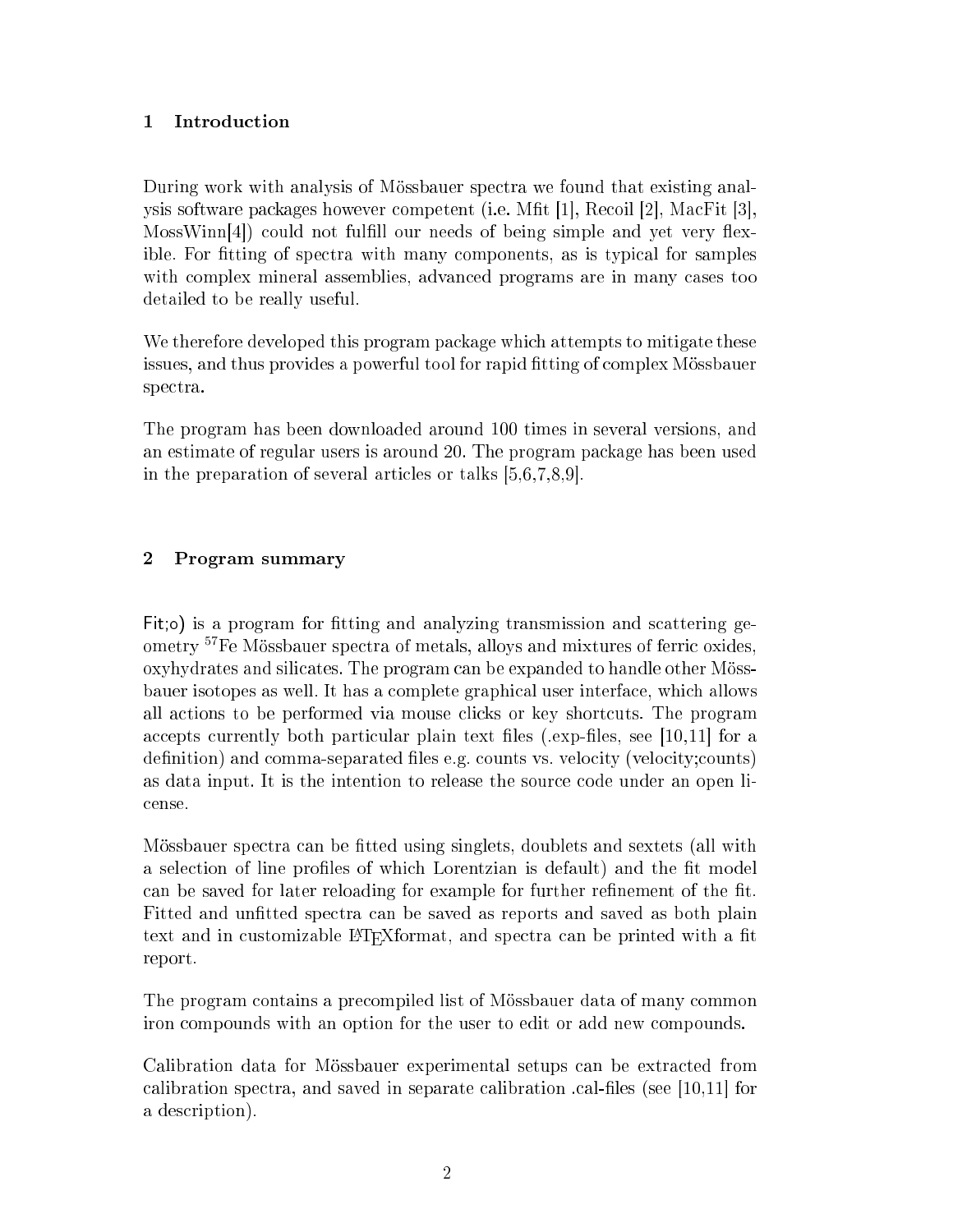The settings window contains a wide range of customizable settings through which the user may customize the appearance and behavior of the program. Backwards compatibility is ensured, as file formats are kept unchanged and user-changed files are not overwritten.

The web update option provides an easy and automated way to keep the software updated with the latest program version.

The program does not perform omplete transmission integrals, and will therefore not be suited for a complete analysis of all types of Mössbauer spectra. Also the tting does not use the omplete spin-Hamiltonian (but approximations) so for example magneti (low-temperature) spe
tra of sili
ates annot be analyzed by the programme.

Some of Fit;o)'s main features are:

- Microsoft Windows 2000/XP compatible.
- Easy to install, no external dependen
ies, and safe uninstallation/removal.
- Complete point-and-click graphical user interface.
- Easy saving and loading of fit models.
- Most program parameters as customizable.
- Working with several spectra  $(MDI<sup>1</sup>)$  $(MDI<sup>1</sup>)$  $(MDI<sup>1</sup>)$  at a time is possible.
- Created with object-oriented programming.

#### **Description** 3

## 3.1 Prerequisites

As noted in the introduction, execution of  $Fit$ ; o) requires an updated Microsoft Windows 2000, Microsoft Windows XP operating system. A screen resolution of a least 1024x768 with a 16 bit olor depth is re
ommended.

#### $3.2$ Installation and execution

The program is available at http://hjollum.
om/jari/zzbug/fit/. After installation and execution the main options are:

• Open the selected type spectrum by selecting an appropriate icon in File menu

<span id="page-2-0"></span><sup>1</sup> Multi Do
ument Interfa
e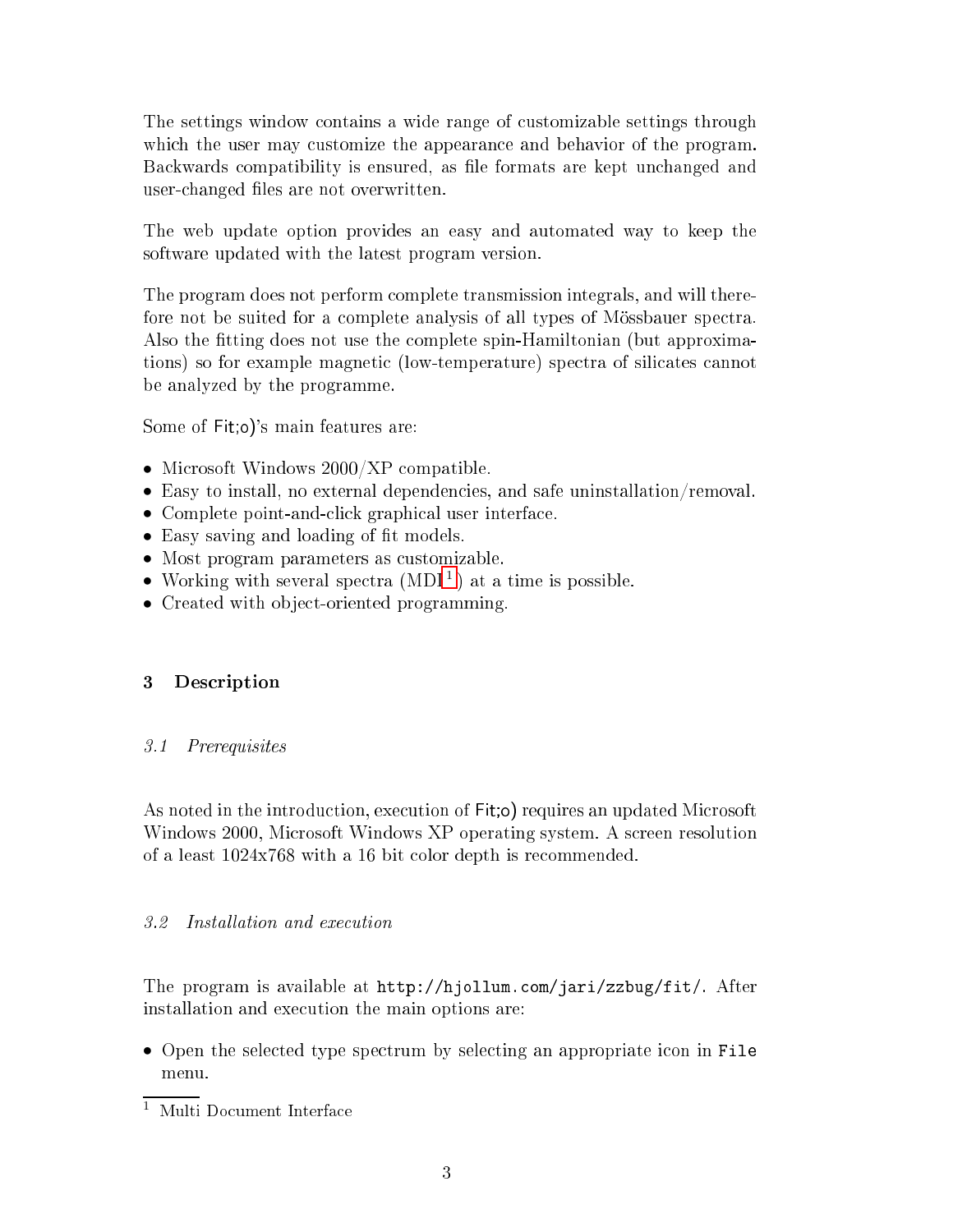• To open a file in text mode, use the Open text file option and to view the appli
ation log, use the Open log option.

A more detailed des
ription of the program interfa
e an be found in the manual  $[10]$  or the web site  $[11]$ .

## 3.3 The layout of the graphical user interface

After the first execution of the program the user is presented to the graphical user interface shown in figure 1. The main window of  $Fit<sub>i</sub>$  is divided into five areas (listed from top down), the menu bar, the tool bar, the work area, the window panel and the status panel.

## 3.4 Fitting



Fig. 1. Opening a spectrum file.

When choosing to open a spectrum for fitting, the open spectrum form (figure) 2) appears, in whi
h the spe
trum to be loaded is hosen. After hoosing a spectrum the fit form (figure 3) is opened and the spectrum is loaded.

As tting omponents, it is possible to insert either simple (fundamental) components (singlets, doublets, sextets), or to insert predefined mineral components.

Simple components are inserted by clicking one of the spectrum icons in the toolbar, and then marking, position, intensity and width of the omponents on the graph. The parameter that the user is expe
ted to mark is indi
ated at the cursor.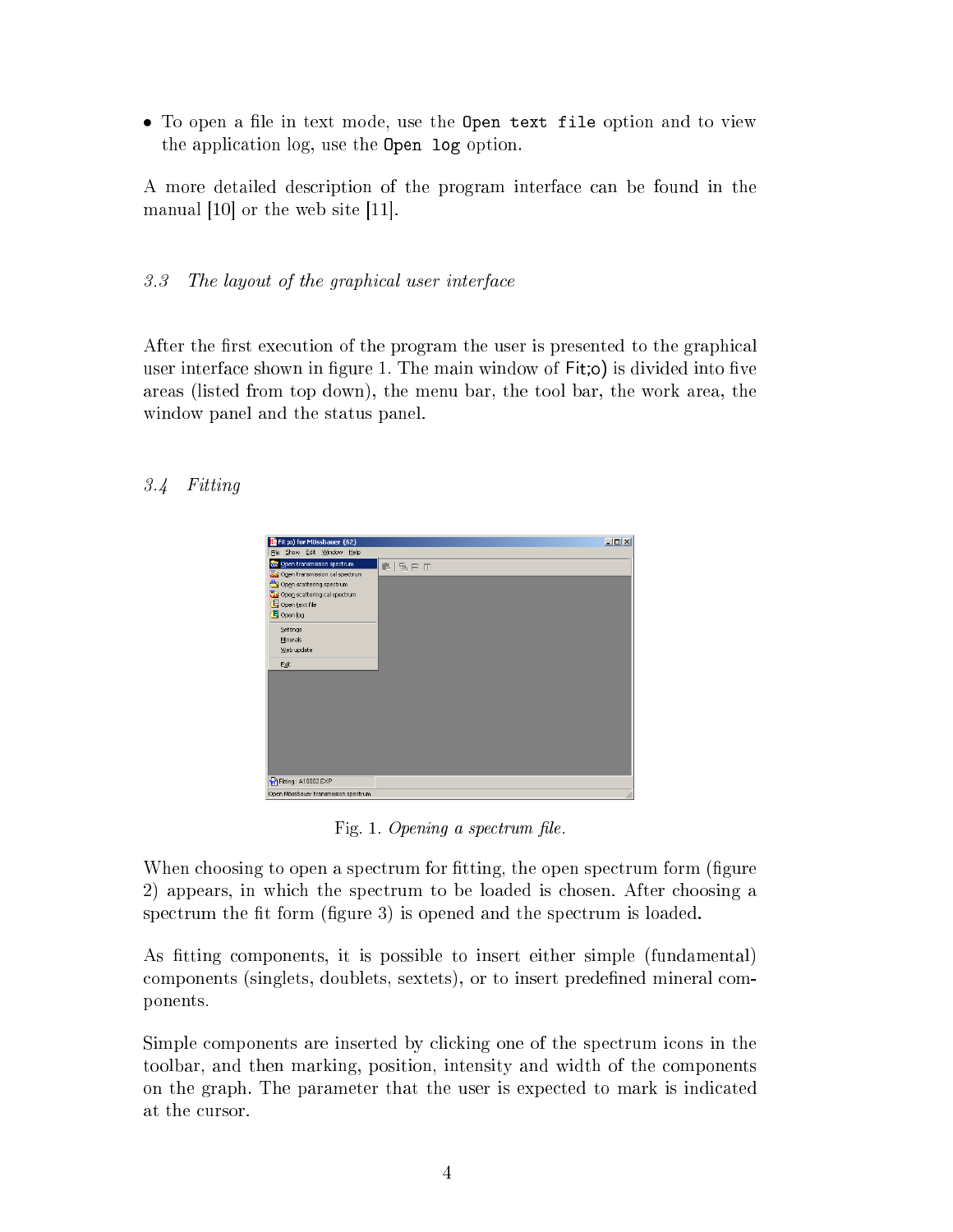

Fig. 2. Choosing the spectrum to open.



Fig. 3. The fit form with a loaded spectrum.

Predefined (but editable) mineral components are inserted by clicking the cylinder icon in the toolbar, and choosing the mineral. After choosing, one has to mark the intensity of the component on the graph using the mouse ursor.

The fitting algorithm is chosen in the Fit Controls combobox in the lower left corner of the form. The fitting process is started and aborted by using the adja
ent start and stop.

### 3.5 Calibration

Fitting components are inserted by clicking the button in the toolbar with the sextet icon (see figure 5). When the components have been inserted, either a single fitting run or a series of repetitive fitting runs can be started, through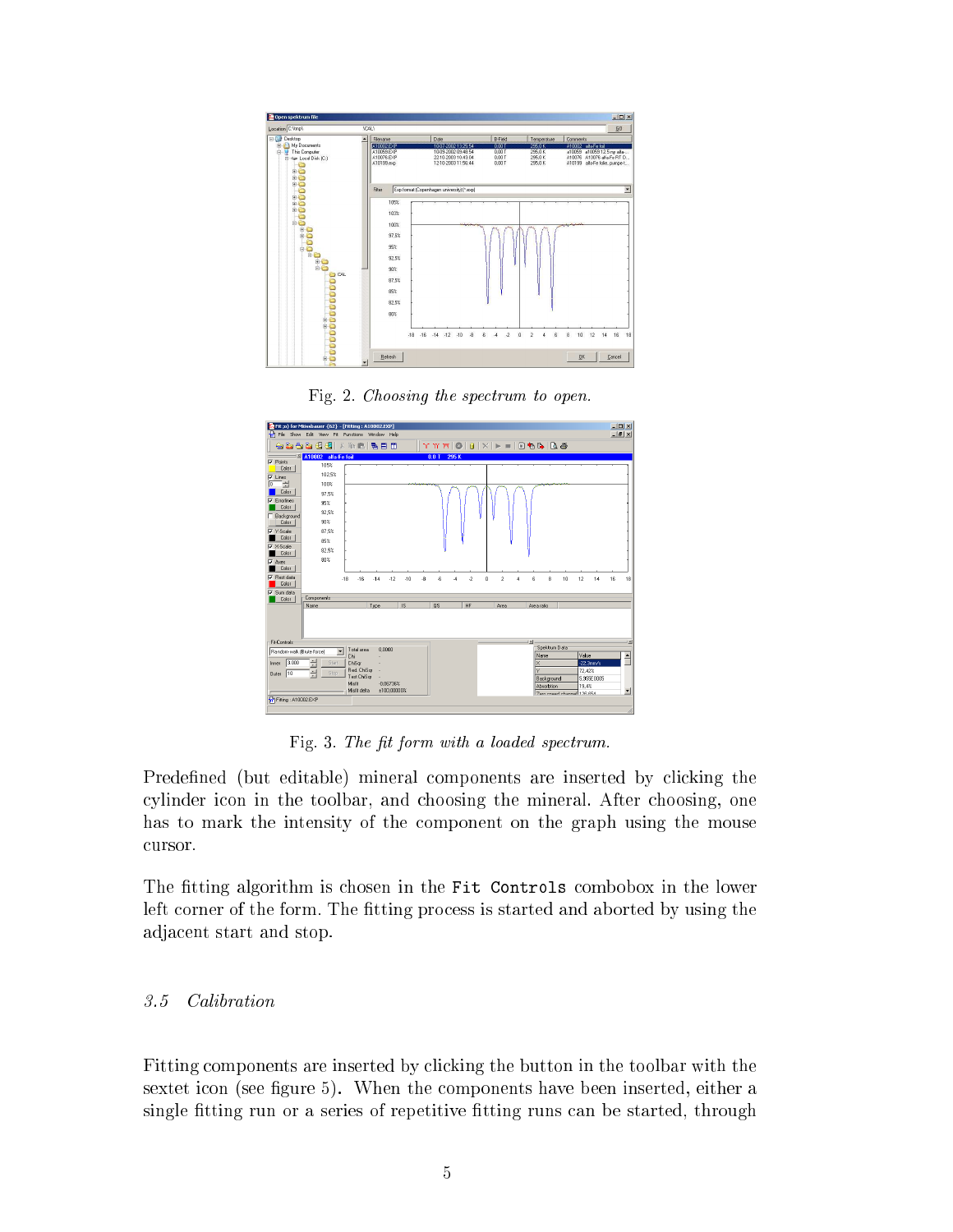

Fig. 4. The fit form with an inserted component.



Fig. 5. The calibration form before inserting the calibration fit components. The insert button is marked.



Fig. 6. The calibration form after insertion of the calibration fit components.

the start i
ons. The result an be saved and exported by li
king the 'notepad' icon.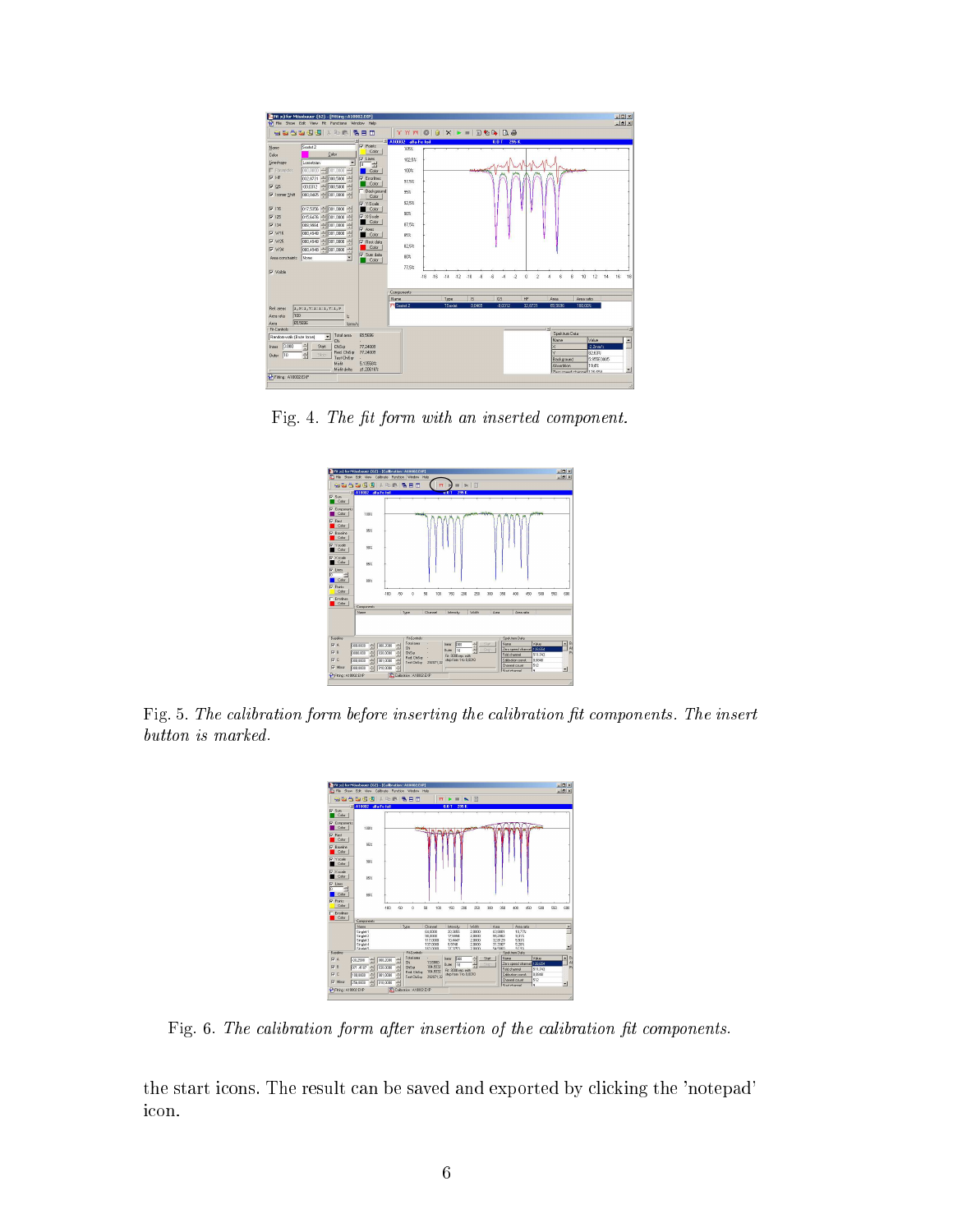| Field<br>Temp<br>295.0<br>0.00<br>295.0<br>0.00<br>80.0<br>0.00 | Type<br><b>TMSinglet</b>                                                                                           | <b>IS</b><br>0.0000                                                                                                                       | <b>OS</b>                                                          | HF                                                                       | Date                                     |                                                                                                |
|-----------------------------------------------------------------|--------------------------------------------------------------------------------------------------------------------|-------------------------------------------------------------------------------------------------------------------------------------------|--------------------------------------------------------------------|--------------------------------------------------------------------------|------------------------------------------|------------------------------------------------------------------------------------------------|
|                                                                 |                                                                                                                    |                                                                                                                                           |                                                                    |                                                                          |                                          |                                                                                                |
|                                                                 |                                                                                                                    |                                                                                                                                           |                                                                    |                                                                          | 01-04-2003                               |                                                                                                |
|                                                                 | <b>TMD</b> oublet                                                                                                  | 0.3000                                                                                                                                    | 0.5500                                                             |                                                                          | 01-04-2003                               |                                                                                                |
|                                                                 | TMDoublet                                                                                                          | 0.4200                                                                                                                                    | 0.6100                                                             |                                                                          | 01-04-2003                               |                                                                                                |
| 295.0<br>0.00                                                   | TMD oublet                                                                                                         | 0.3100                                                                                                                                    | 0.6100                                                             |                                                                          | 01-04-2003                               |                                                                                                |
| 295.0<br>0.00                                                   | <b>TMDoublet</b>                                                                                                   | 0.8100                                                                                                                                    | 0.4600                                                             |                                                                          | 01-04-2003                               |                                                                                                |
|                                                                 |                                                                                                                    |                                                                                                                                           |                                                                    |                                                                          |                                          |                                                                                                |
|                                                                 |                                                                                                                    |                                                                                                                                           |                                                                    |                                                                          |                                          |                                                                                                |
|                                                                 |                                                                                                                    |                                                                                                                                           |                                                                    |                                                                          |                                          |                                                                                                |
| 4.2                                                             |                                                                                                                    |                                                                                                                                           |                                                                    |                                                                          |                                          |                                                                                                |
| 4,2                                                             |                                                                                                                    |                                                                                                                                           |                                                                    |                                                                          |                                          |                                                                                                |
|                                                                 |                                                                                                                    |                                                                                                                                           |                                                                    |                                                                          |                                          |                                                                                                |
|                                                                 | <b>TMSextet</b>                                                                                                    | 0.3700                                                                                                                                    | $-0.1300$                                                          | 38,1000                                                                  | 01-04-2003                               |                                                                                                |
| 4,2                                                             |                                                                                                                    |                                                                                                                                           |                                                                    |                                                                          |                                          |                                                                                                |
| 80.0<br>0.00                                                    | <b>TMSexter</b>                                                                                                    | 0.4800                                                                                                                                    | 0.2000                                                             | 54,2000                                                                  | 01-04-2003                               |                                                                                                |
| 295.0<br>0.00                                                   | <b>TMS</b> extet                                                                                                   | 0.3700                                                                                                                                    | $-0.1000$                                                          | 51,7000                                                                  | 01-04-2003                               |                                                                                                |
| 4.2<br>0.00                                                     | TMSextet                                                                                                           | 1,2200                                                                                                                                    | 1.4300                                                             | 4,8000                                                                   | 01-04-2003                               |                                                                                                |
| 4.2<br>0.00                                                     | <b>TMS</b> extet                                                                                                   | 0.1200                                                                                                                                    | 0.0000                                                             | 34,0000                                                                  | 01-04-2003                               |                                                                                                |
| 80.0<br>0.00                                                    | <b>TMSextet</b>                                                                                                    | 0.1200                                                                                                                                    | 0.0000                                                             | 33,9000                                                                  | 01-04-2003                               |                                                                                                |
| 295.0<br>0.00                                                   | <b>TMSextet</b>                                                                                                    | 0.0000                                                                                                                                    | 0.0000                                                             | 33,0200                                                                  | 01-04-2003                               |                                                                                                |
| 4,2<br>0.00                                                     | <b>TMSextet</b>                                                                                                    | 0.4700                                                                                                                                    | 0.0000                                                             | 45,8000                                                                  | 01-04-2003                               |                                                                                                |
| 4,2<br>0.00                                                     | <b>TMS</b> extet                                                                                                   | 0.4400                                                                                                                                    | 0.0000                                                             | 52,6000                                                                  | 01-04-2003                               | ▼                                                                                              |
|                                                                 | 295.0<br>0.00<br>295.0<br>0.00<br>295.0<br>0.00<br>0.00<br>0.00<br>80.0<br>0.00<br>295.0<br>0.00<br>0.00<br>Delete | TMDoublet<br><b>TMD</b> oublet<br><b>TMD</b> oublet<br><b>TMSextet</b><br><b>TMSextet</b><br><b>TMS</b> extet<br>TMSextet<br>Show details | 0.8600<br>1.0700<br>1,0700<br>0.4500<br>0.4800<br>0.4800<br>0.4900 | 0.7800<br>0.6800<br>1.8500<br>0.0000<br>$-0.1300$<br>$-0.1300$<br>0.2000 | 52 5000<br>50,6000<br>50.1000<br>54 2000 | 01-04-2003<br>01-04-2003<br>01-04-2003<br>01-04-2003<br>01-04-2003<br>01-04-2003<br>01-04-2003 |

Fig. 7. The minerals administration window.

### 3.6 Minerals

The program contains a list of common and well-known minerals (figure 7), which can be used for as starting point fitting. The mineral data are from  $[12]$ . It is possible to edit the listed minerals and save these modifications, and to enter new minerals. This an be done either through the New, Edit or Delete options, or by editing the minerals file manually. The name and location of the minerals file is displayed in top of the window.

### 4 Project planning

In the following we discuss the properties of the program as used for analysis of a transmission/absorption spectrum. However, the discussion is completely valid also for s
attering/emission spe
tros
opy, sin
e there will be only few details differentiating these.

#### 4.1 Line shapes

Ideally ea
h Mössbauer absorption line has a Lorentzian line shape, (see table 1). However, there are physical effects that might disrupt or distort the ideal case. For these cases other line shapes are necessary.

In practice most absorbtion lines are Lorentzians, which may be sligthly smeared by a Gaussian due to for instance temperature fluctuations, leading to the Voigt line shape. The Voigt line shape is a onvolution of a Lorentzian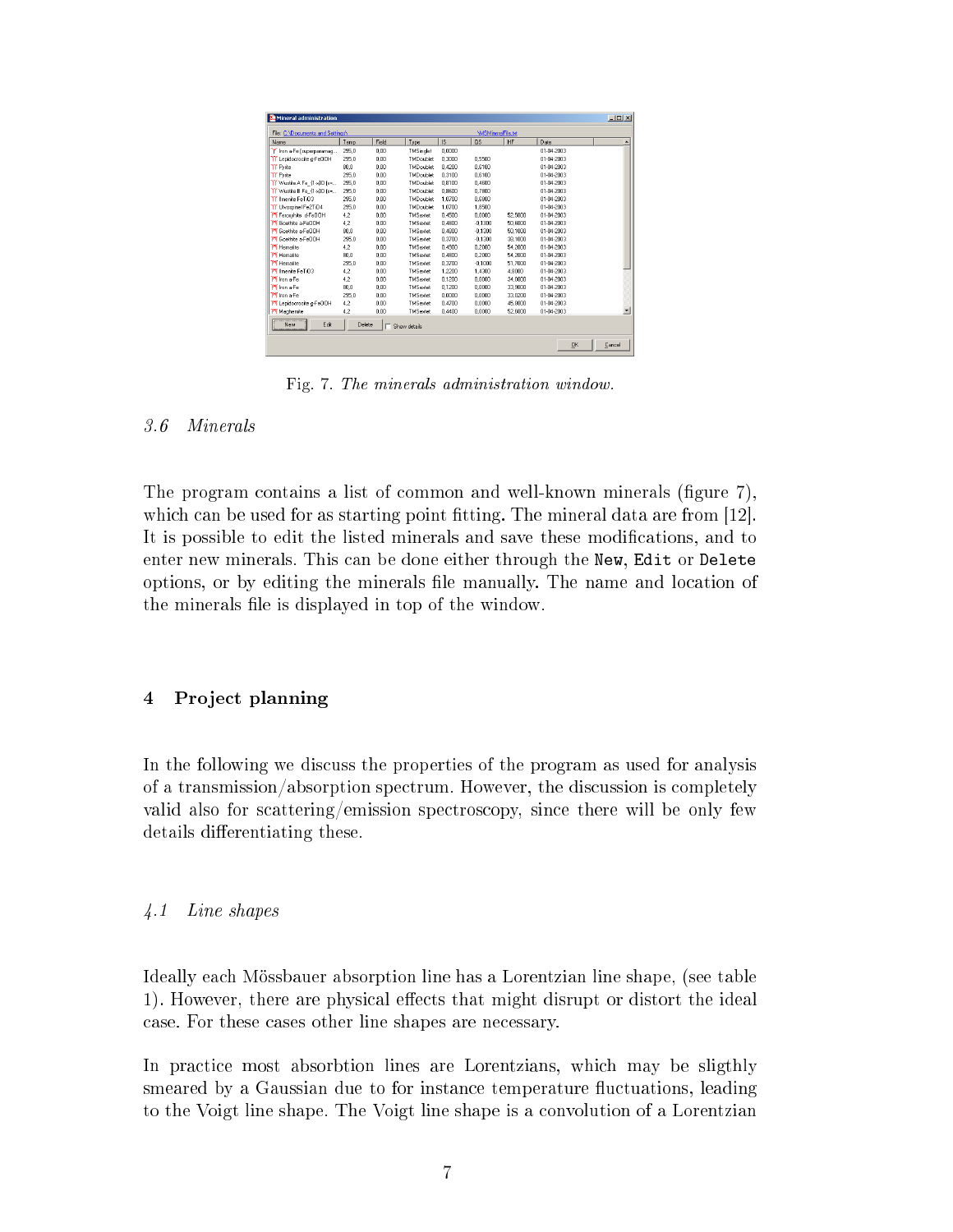and a Gaussian and can be expressed as [13]

$$
L_{Voigt}(v) = \int_{-\infty}^{\infty} L_{Gau}(v') L_{Lor}(v - v') dv'. \tag{1}
$$

However, this an not be solved analyti
ally, and therefore several approximations to this profile exist. We have implemented three of these: Pseudo-Voigt, Pseudo-Lorentz and Pearson-VII, whi
h are listed in table 1. Espe
ially the Pearson-VII line shape is difficult to implement, since it involves the implementation of the Gamma function [14], which was implemented using Stirlings approximation [15]

$$
\Gamma_{Stirling}(z) \cong \sqrt{\frac{2\pi}{z}} \left(\frac{z}{e} \sqrt{z \sinh\frac{1}{z} + \frac{1}{810z^6}}\right)^z,\tag{2}
$$

which is accurate to a least 5 digits for  $z>1$ .



Fig. 8. An example of a spectrum with Split-Lorentzian line profiles. The outer slope  $of an absorption line is defined as the slope farthest from the center of the component.$ This of course only applies to doublets and sextets.

The Split-Lorentzian (see figure 8) line shape is commonly used for samples in which small-particle effects or interactions distort the line shapes in such a way that the outer slope is steeper than the inner slope. The Split-Lorentzian line shape is made up of the outer side using one Lorentzian line shape, and the inner side using another shape. The amplitude and enter of the two line shapes are kept equal, but the widths vary. The relationship between the widths is usually controlled by defining a width parameter and an asymmetry parameter. The asymmetry parameter is usually known as b.

When using the Split-Lorentzian line shape in doublets and sextet (see section 4.2) the line shapes are mirrored with respe
t to the enter of the omponent, and the left side of a line shape is identi
al to the right side of its mirrored twin.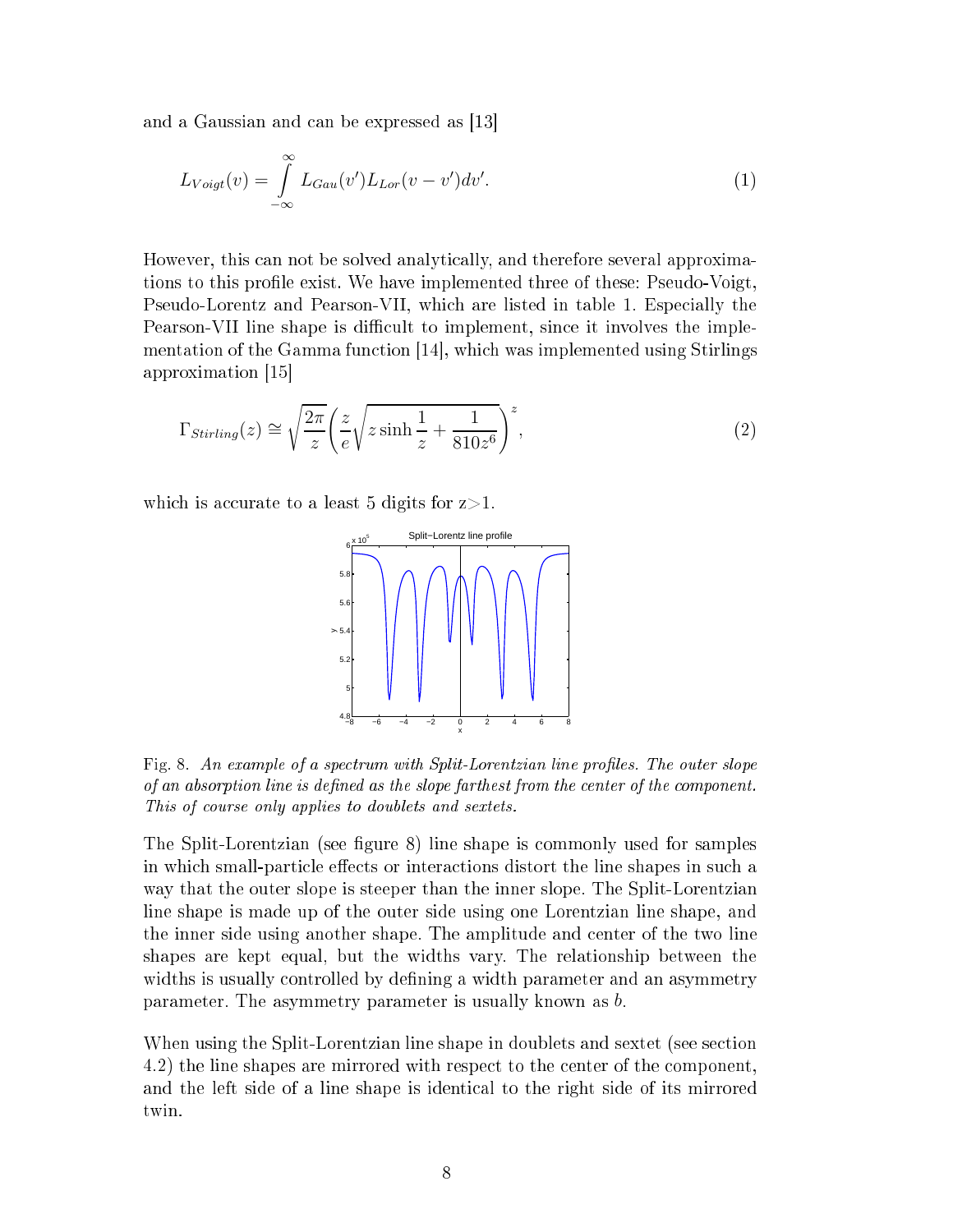| Name             | Formula                                                                                       | Area                                                                              | Additional                                       |
|------------------|-----------------------------------------------------------------------------------------------|-----------------------------------------------------------------------------------|--------------------------------------------------|
|                  |                                                                                               |                                                                                   | parameters                                       |
|                  |                                                                                               |                                                                                   |                                                  |
| Lorentzian       | $L_{Lor}(v) = I_0 \left( 1 + \left( \frac{2(v-v_0)}{W} \right)^2 \right)^{-1}$                | $A_{Lor} = \frac{I_0 W \pi}{2}$                                                   |                                                  |
|                  |                                                                                               |                                                                                   |                                                  |
| Gaussian         | $L_{Gau}(v) = I_0 \exp \left(-\left(\frac{2(v-v_0)}{W}\right)^2\right)$                       | $A_{Gau} = \frac{I_0 W \sqrt{\pi}}{2}$                                            |                                                  |
|                  |                                                                                               |                                                                                   |                                                  |
| Split-Lorentzian | $L_{S-L}(v) = \begin{cases} L_{Lor}(W_1) , & v < v_0 \\ L_{Lor}(W_2) , & v > v_0 \end{cases}$ | $A_{S-L} = \frac{1}{2} \sum_{i=1}^{2} A_{Lor}(W_i)$                               | $b \equiv \frac{W_1}{W_2} - 1$<br>$W_1 \geq W_2$ |
| Pseudo-Voigt     | $L_{Pseu}(v) = \eta \cdot L_{Lor} + (1 - \eta) \cdot L_{Gau}$                                 | $A_{Pseu} = \eta \cdot A_{Lor} + (1 - \eta) \cdot A_{Gau}$                        | $\eta \in [0;1]$                                 |
|                  |                                                                                               |                                                                                   |                                                  |
| Pseudo-Lorentz   | $L_{PLor}(v) = I_0 \left( 1 + \left  \frac{2(v-v_0)}{W} \right ^{2+\alpha} \right)^{-1}$      | $A_{PLor} = \frac{I_0 W \pi}{2} \frac{2\sin(\frac{\pi}{2+\alpha})}{2+\alpha}$     | $\alpha \in [0; 1.45]$                           |
|                  |                                                                                               |                                                                                   | $\alpha = 0$ Lorentz                             |
|                  |                                                                                               |                                                                                   |                                                  |
| Pearson-VII      | $L_{PVII}(v) = I_0 \left( 1 + \left( \frac{2(v-v_0)}{W} \right)^2 \frac{1}{m} \right)^{-m}$   | $A_{PVII} = \frac{I_0 W \sqrt{m \pi}}{2} \frac{\Gamma(m-\frac{1}{2})}{\Gamma(m)}$ | $m\geq 1$<br>$m = 1$ Lorentz                     |
|                  |                                                                                               |                                                                                   | $m \rightarrow \infty$ Gauss                     |

The line shapes implemented for the Mössbauer analysis and the properties of these are presented in table 1.

Table 1

Line shapes used for Mössbauer analysis. Reproduced from [16].

## 4.2 Fit omponents

The three fundamental Mössbauer fitting components are the singlet, the doublet and the sextet with 1, 2 and 6 absorption lines, respectively. All of these omponents are hara
terized by their isomer shift (IS).

The splitting of the doublet depend on the quadrupole intera
tion, and is in the doublet quadrupole splitting (QS).

The singlet, doublet and the sextet have furthermore the line shape a parameter  $(b, \eta, \alpha \text{ and } m \text{ in table 1})$  in common. The Split-Lorentzian, Pseudo-Voigt, Pseudo-Lorentz and Pearson-VII line shapes use this property.

The magnetic Zeeman interaction, the magnetic hyperfine field (HF), is only used in the sextet, and needs only to be implemented in the sextet. For sextets this software - presently - can handle only spectra in which the magnetic Zeeman intera
tion is dominant, so that the quadrupole intera
tion an be treated as a small perturbation on the magnetic interaction. In the case of the sextet QS indicates the quadrupole shift in contrast to the doublet quadrupole split.

However, since the properties HF, and QS, are the only properties which do not apply to all omponents, we have provided an interfa
e to them in all omponents, but disabled them where they are not needed. As mentioned, we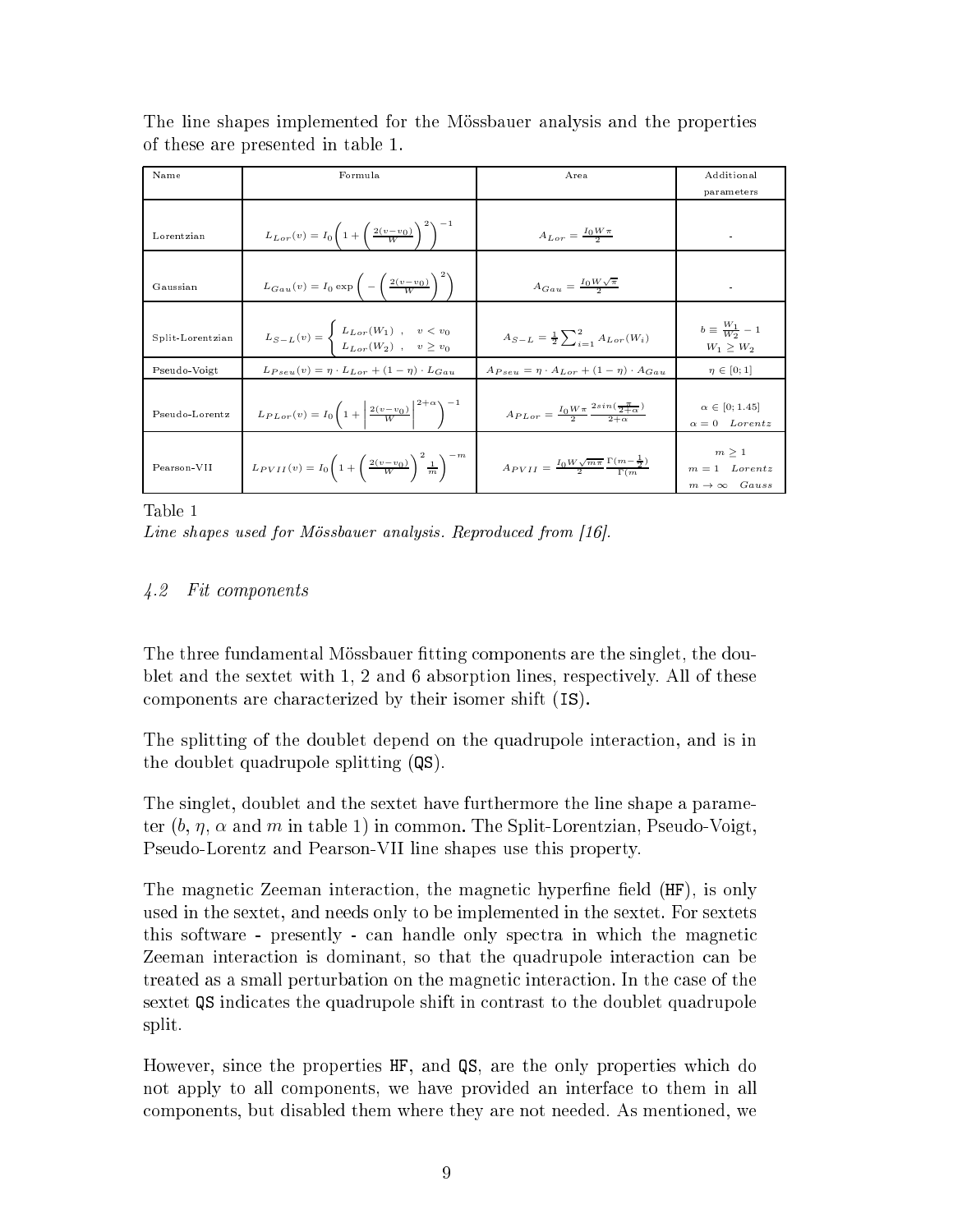do not use the omplete spin-Hamiltonian for al
ulations of the line positions in the, but rather approximate expressions, whi
h however, have been quite sufficient in most all cases.

The singlet onsists of a single line, and the position of the single line is the same as the isomer shift. The expression for the singlet is given by

$$
y_i = L(v_i - v_0),\tag{3}
$$

where L is the line shape function providing the value of  $y_i$  as a function of  $v_i$ , and  $v_0$  is the value of the isomer shift.

The doublet consists of two lines, and the centers of the lines are placed at a distan
e of QS apart, around the isomer shift. The expression for the doublet is given by

$$
y_i = L(v_i - v_0 - \frac{v_0}{2}) + L(v_i - v_0 + \frac{v_{QS}}{2}),
$$
\n(4)

where  $v_{QS}$  is the value of the quadrupole splitting.

The sextet onsists of six lines, and the enters of the lines are pla
ed at positions dictated by the isomer shift, quadrupole shift and hyperfine field.

The expression for the sextet is given by

$$
y_i = \sum_{i=1}^{6} L(v_i - v_0 + (-1)^{(1+\delta_{2345})} \frac{v_{QS}}{2} + (-1)^{(1+\delta_{456})} k_{q,w} \cdot B_{HF}), \tag{5}
$$

where  $\delta_{mnkl}$  is a delta function, which is 1 when i has one of its values.  $k_{q,w}$ is a Mössbauer proportionality fa
tor, omposed of several physi
al onstants. The three values that apply are  $k_{1,6}$ ,  $k_{2,5}$ ,  $k_{3,4}$  for the paired lines.  $B_{HF}$  is the hyperfine field. The  $k_{i,j}$  values are calculated from the general expression for the sextet energy levels, whi
h is given by

$$
E_m = -g\beta_n mB,\tag{6}
$$

where g is the Landé factor,  $\beta_n$  is the nuclear magneton, and m is the mquantum number. The energy splitting is calculated by

$$
|\Delta E_{(i,j)}| = |\Delta E_i| + |\Delta E_j| = 2|\Delta E_i|,\tag{7}
$$

where  $(i, j) = (1, 6), (2, 5), (3, 4)$ . Applied to the line pairs  $(1, 6), (2, 5), (3, 4)$ then energy splitting is calculated from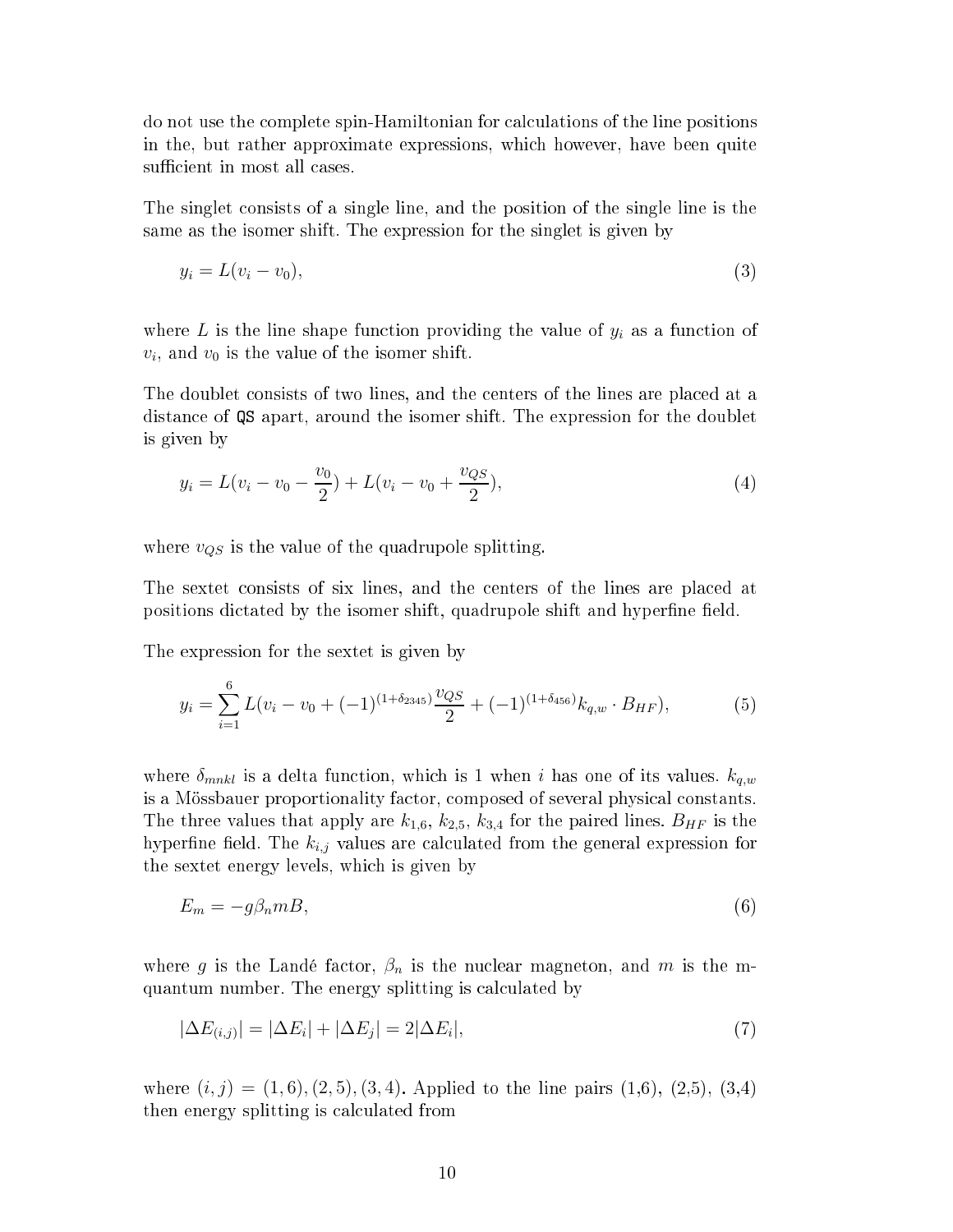$$
|\Delta E_{(i,j)}| = -2(\beta_n B(g_e \frac{3}{2} - g_g \frac{1}{2})) = \beta_n B \cdot g_{ij},
$$
\n(8)

where  $g_g = 0.181208$  and  $g_e = -0.10355$  are the g-factors for the ground state and the excited state respectively, values from [12], and the  $g_{ij}$  factors,

$$
g_{16} = -2(g_e \frac{3}{2} - g_g \frac{1}{2}) = 0.491858,\tag{9}
$$

$$
g_{25} = -2(g_e \frac{1}{2} - g_g \frac{1}{2}) = 0.284758,\tag{10}
$$

$$
g_{34} = -2(g_e \frac{-1}{2} - g_g \frac{1}{2}) = 0.077658,\tag{11}
$$

(12)

are g-factors extracted from the g-factor for the excited and ground state and  $E_0$  is the transition energy from  $I = \frac{3}{2}$  $\frac{3}{2}$  to  $I = \frac{1}{2}$  $\frac{1}{2}$  for <sup>57</sup>Fe Mössbauer spe
tros
opy.

The actual calculation being performed is

$$
v_{HF} = g_{ij}\beta_n B_{HF} \cdot \frac{c}{2E_0},\tag{13}
$$

using unit onversion this be
omes

$$
v_{HF} = g_{ij} B_{HF} \frac{\beta_n \cdot c \cdot k}{2E_0 e} \tag{14}
$$

$$
= g_{ij} B_{HF} \frac{5.0505 \cdot 10^{-27} \, \text{J/T} \cdot 3.0 \cdot 10^{11} \, \text{mm/s}}{2 \cdot 14.41 \, \text{keV} \cdot 1.6022 \cdot 10^{-19} \, \text{J/eV}} \tag{15}
$$

$$
= g_{ij} B_{HF} \cdot 0.32794 \,\mathrm{mm/sT},\tag{16}
$$

where e is the elementary charge. Now the  $k_{q,w}$ 's can be calculated as

$$
k_{1,6} = 1.61299 \cdot 10^{-1} \,\mathrm{mm/sT},\tag{17}
$$

$$
k_{2,5} = 9.33835 \cdot 10^{-2} \,\mathrm{mm/sT},\tag{18}
$$

$$
k_{3,4} = 2.54672 \cdot 10^{-2} \,\mathrm{mm/sT}.\tag{19}
$$

#### 4.3 Fitting spe
tra

The program will analyze Mössbauer spectra by fitting a model set by the user, and it will report the result of the fit.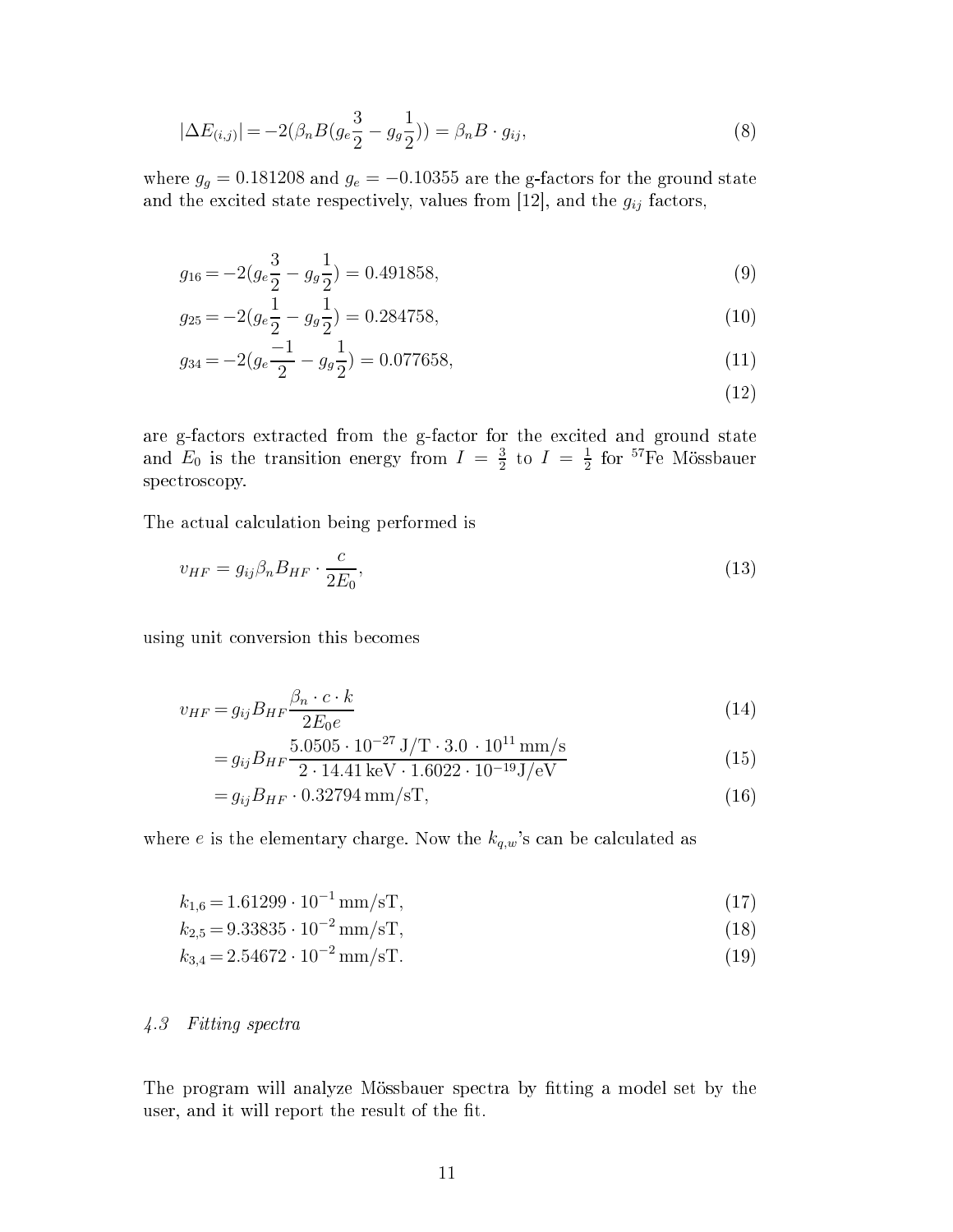Before any analysis can commence, a background level has to be established/calculated. The background level is calculated as the mean of the value of the outermost 8 hannels on ea
h side of the spe
trum. Transmission spe
tra ontain absorption lines, whi
h have fewer ounts than the ba
kground level. The expression for components provided above has to be subtracted from the background to produ
e a model data series.

The program can also be used for analysis of reflection spectra. Reflection spectra also contain a background level, to which the reflection lines are added. To produce a fitting model, the fitting components are added to the background level.

## 4.4 Calibration spe
tra

The program derives the calibration parameters of the spectrometer from automati analysis of alibration spe
tra. The found alibration parameters are then used in the analysis of spectra obtained under circumstances identical to those of the alibration spe
trum. In this program version (1.0.0.63) only calibration of linear velocity profiles are implemented. We are well aware that sinusoidal velocity profiles are common in the Mössbauer community, and a later version may be adapted for spe
tra obtained in the mode.

Contrary to a normal spectrum for Mössbauer analysis, a calibration spectrum is analyzed unfolded with the hannel numbers used as referen
e.

The calibration spectrum usually consists of the spectrum of a thin iron  $(\alpha$ -Fe) foil  $(12.5 \,\mu\text{m})$  at 295K. But other calibration materials can also be used, such as stainless steel and other well hara
terized iron ompounds.

The unfolded calibration spectrum consists of a background level, and 12 absorption lines on the background level figure 5. The calibration is used for finding 3 unknown parameters of the experimental setup, and to provide information on any imperfections of the source/drive system *i.e.* increased line widths, nonlinearity et
. The three unknown parameters are listed below:

- The folding channel is the channel (integer) around which the data channels are folded. Operationally (for historic reasons and backwards compatibility) it is defined as the channel number, which is added to channel number 1, e.g. it is the double of the a
tual folding hannel. In a 512 hannel setup, it has typically a value of 510-514. It is found by calculating the mean of positions of the lines  $(1,12)$ ,  $(2,11)$ , etc.
- The zero velocity channel is defined as the detector channel position (decimal, 5 digits), of the symmetry enter of the 295 K spe
trum of a thin foil of  $\alpha$ -Fe. It is found in each of the spectrum halves separately. It is found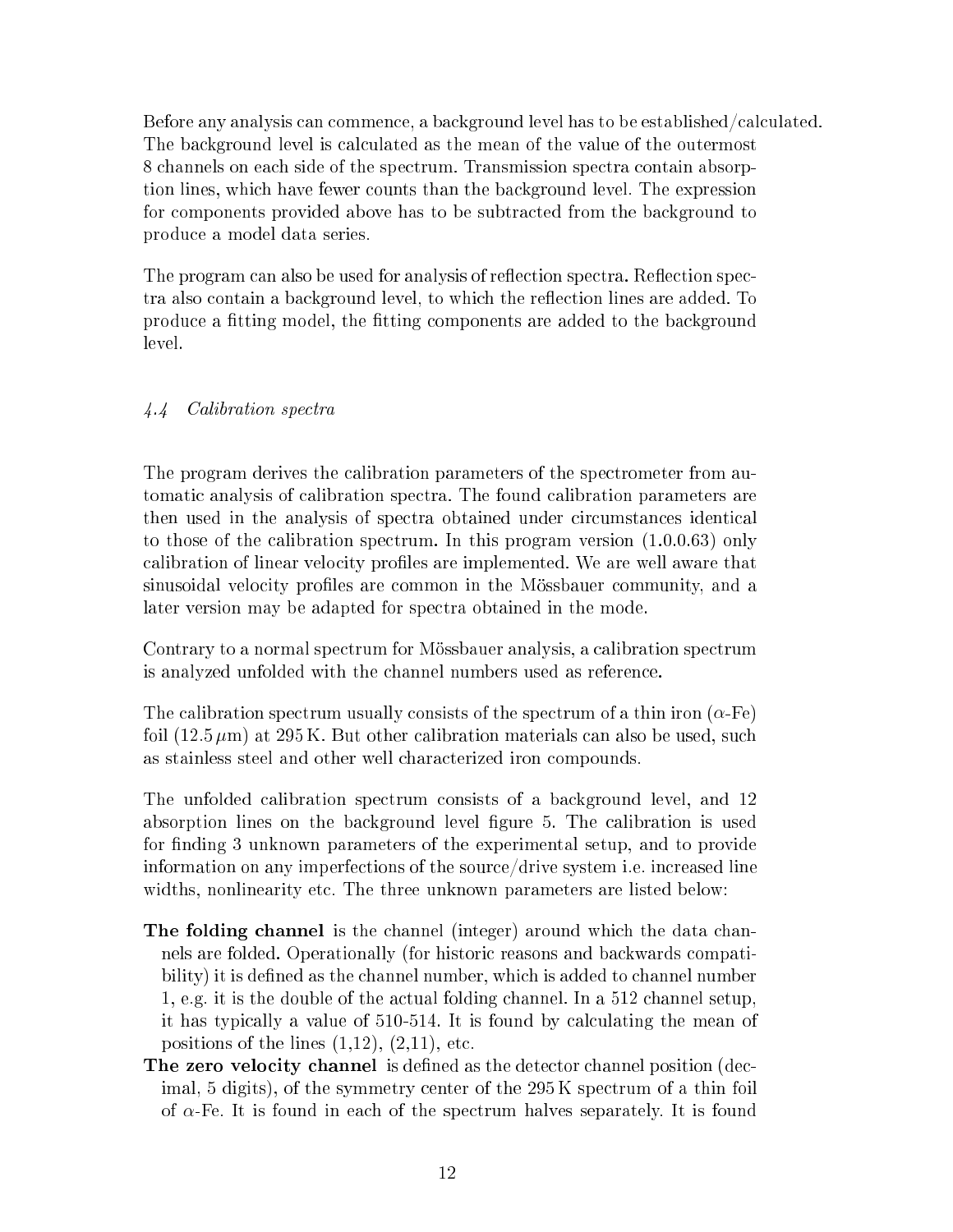by locating the mean center of the lines  $(1.6)$ ,  $(2.5)$  and  $(3.4)$  pairwise, and correspondingly for the second half of the spectrum, and then finding the ommon enter.

The calibration constant is the link between the channel number and the source velocity. It is found as the mean value of the known hyperfine field of the absorber material  $(B_{HF} = 33.02 \text{ T}$  for  $\alpha$ -Fe at 295K) divided by the distances between the transition pairs,  $(i, j) = (1, 6), (2, 5), (3, 4)$ , and scaled by the Mössbauer onstants (17). The exa
t formula is

$$
c_{cal} = \frac{1}{6} \sum \frac{g_{ij} \beta_n B_{HF}}{E_0 \cdot c} \left( \frac{1}{P_j - P_i} + \frac{1}{P_{j+6} - P_{i+6}} \right),\tag{20}
$$

where  $P_i$  is the channel position of the *i*'th absorption line.

The ba
kground line has a shape that is dependent on the mode of operation of the spe
trometer (e.g. frequen
y and velo
ity range) and geometry of the experimental setup. The radioactive source is placed inside a collimator, and since the source is oscillating with near constant acceleration, the solid angle seen by the sour
e will vary as a fun
tion of position. The radiation dete
ted is proportional to the angular area. The baseline shape is approx. that of two parabolas in succession with positive and negative  $a$  values:

$$
A = +a \cdot (v - c_M)^2 - b(v - c_M) + c, \quad 1 \le v \le c_M,
$$
\n(21)

$$
A = -a \cdot (v - c_M)^2 - b(v - c_M) + c, \quad c_M \le v \le N,
$$
\n(22)

where A is the angular area,  $c_M$  is the mirror channel, v is the channel number, N is the number of channels, and  $a, b$  and  $c$  are the parabola parameters.

Besides the above calculations, the calibration is able to find the 12 absorption lines  $(57Fe)$ , and fit these and the baseline to find the calibration constants.

As the equipments available during the development only used a linear velocity drives, only this ase has been implemented in the program, but this is easily expanded, when the apparatus data are available.

### 5 The program stru
ture

The program is built entirely on object oriented technology (OOT). There are several advantages in using OOT:

• Inheritance makes it easy to create a child class, which inherits most of its properties and methods from its an
estor, but introdu
es some new, or hanges the internal behavior in some areas.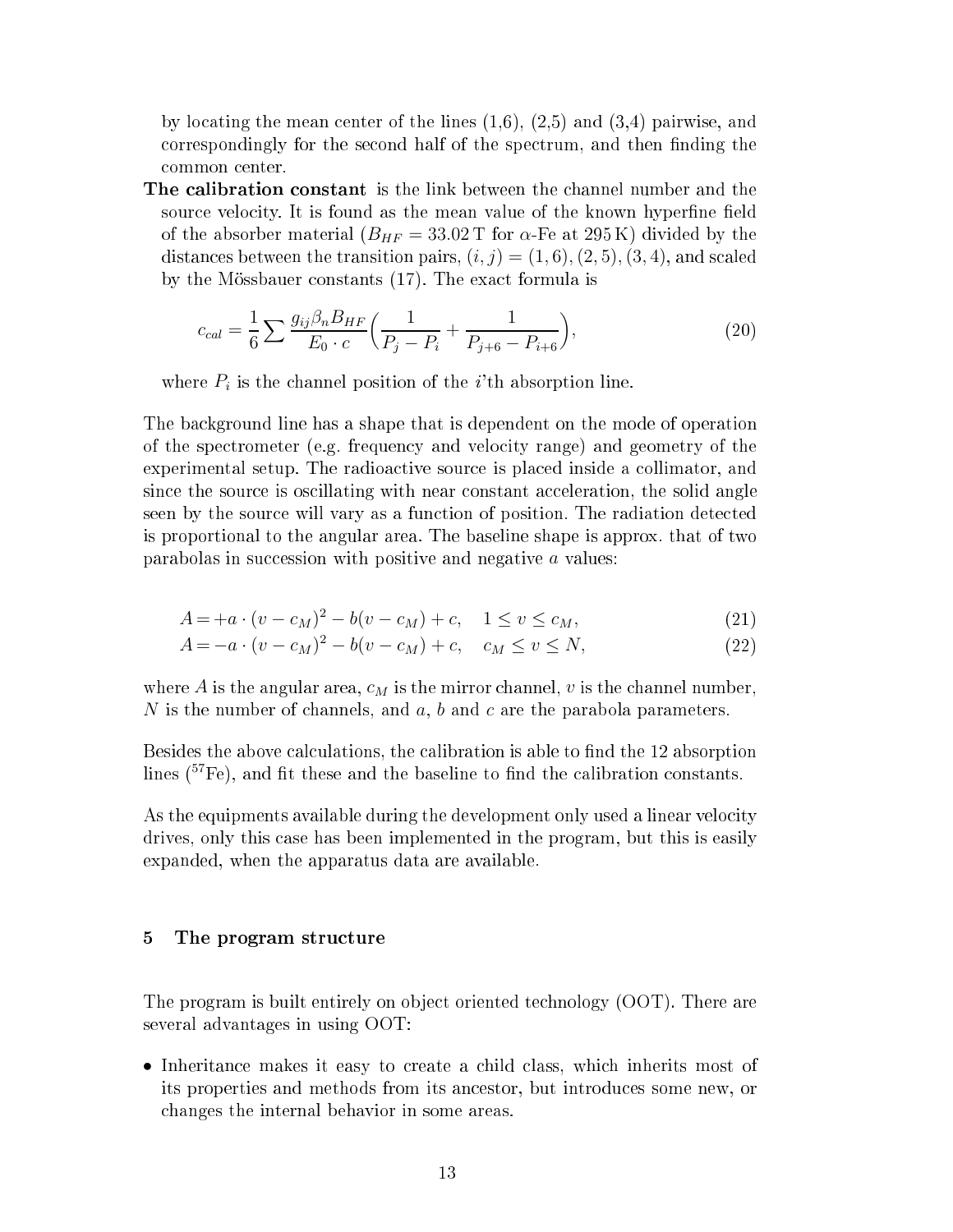• Isolation makes it easy to correct errors or undesirable behavior, without affecting other parts of the program, thereby minimizing program errors. Furthermore it makes it easy to extend functionality.

There are also disadvantages in hoosing OOT:

- Processing speed will in most cases be lower than that of a procedural program sin
e the overhead will be larger, and the amounts of data manipulated in most ases will be larger.
- The implementation process will take longer and the source code will be larger, sin
e similar behavior may have to be implemented several times in order to avoid ode shared between lasses.

The program was implemented using Borland Delphi 5, 6 and 7, and should be executed on a PC running Microsoft Windows 2000 or Microsoft Windows XP. During implementation the built-in lasses of Delphi have been used as programming base. For increased flexibility the program is designed to be a multiple document interface (MDI) program, meaning that it would be possible to work with several 'documents' (spectra) simultaneously.

#### The fitting form  $5.1$

The Mössbauer fitting form is implemented as the class TdfmFitForm (see figure 9). It is the graphic user interface, through which the user makes input to and re
eives output from the spe
trum analysis. It ontains two very important lasses TGraph and TFitGraph.

After the FitForm has been created and initialized, it loads a data-file (which the user has hosen), and al
ulates the Mössbauer spe
trum ba
kground level. The spe
trum is folded during loading.

Whenever a change has been made to one of the fitting components, or a new tting omponent has been inserted, several al
ulations have to be performed:

• The sum data, SumData, which contains the sum of the fitting components is al
ulated as

$$
S_i = \sum_{j=1}^{N_{tet's}} T_{j,i},
$$
\n(23)

where  $S_i$  is the sum at the i'th point,  $T_{j,i}$  is the value of the j'th fit component (singlet, doublet, sextet), at the i'th point.

• The rest data, RestData, which contains the difference between the spectrum data and the sum is calculated as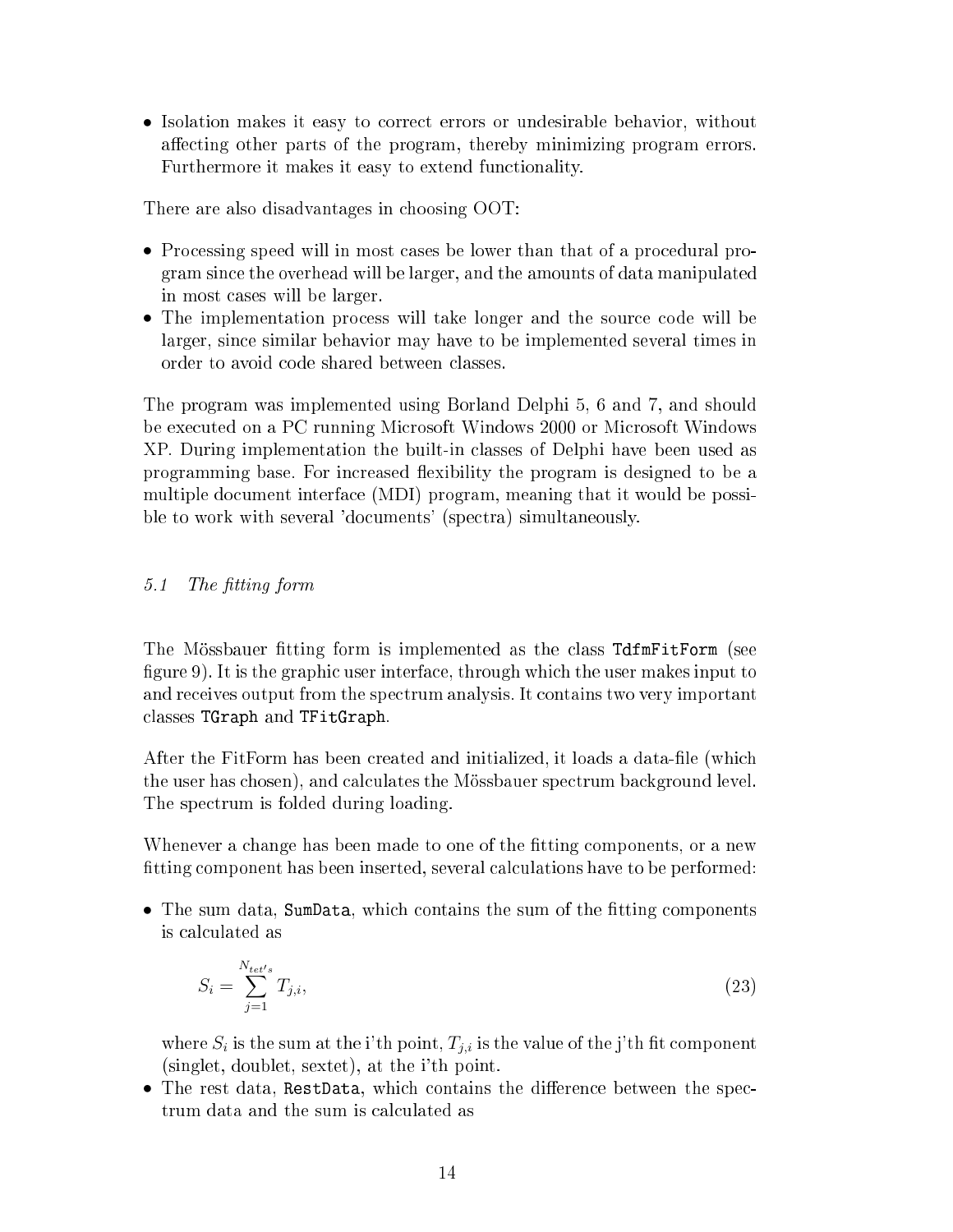

Fig. 9. The logical/workflow diagram of the  $\mathcal{I}$ dfmFitForm class, used for fitting Mössbauer spectra. The upper part is the logical/workflow diagram, and the symbol explanations are shown in the lower part.

$$
R_i = D_i - (B_i - S_i) = D_i - M_i
$$
 for transmission spectra,  
\n
$$
R_i = D_i - (B_i + S_i) = D_i - M_i
$$
 for scattering spectra, (25)

where  $R_i$  is the rest at the i'th point,  $D_i$  is the i'th data point of the spectrum data,  $B_i$  is the i'th point in the baseline and  $M_i$  is the model data at the i'th point.

• The  $\chi^2$ , ChiSqr, and  $\tilde{\chi}^2$  which are indicators for difference between the model and the data, and used for fitting, is calculated. The misfit is also given as an output parameter. It an be summarized mathemati
ally to

$$
\chi^2 = \frac{1}{n_{valid}} \sum_{i=1}^{n_{valid}} \frac{R_i^2}{D_i} = \frac{1}{n_{valid}} \sum_{i=1}^{n_{valid}} \frac{(D_i - M_i)^2}{E_i^2},\tag{26}
$$

since  $E_i = \sqrt{D_i}$  and  $n_{valid}$  is the number of valid channels in the spectrum. Furthermore we calculate the reduced chi-squared  $\tilde{\chi}^2$  by

$$
\tilde{\chi}^2 = \frac{1}{n_{valid} - n_{free}} \sum_{i=1}^{n_{valid}} \frac{R_i^2}{D_i},\tag{27}
$$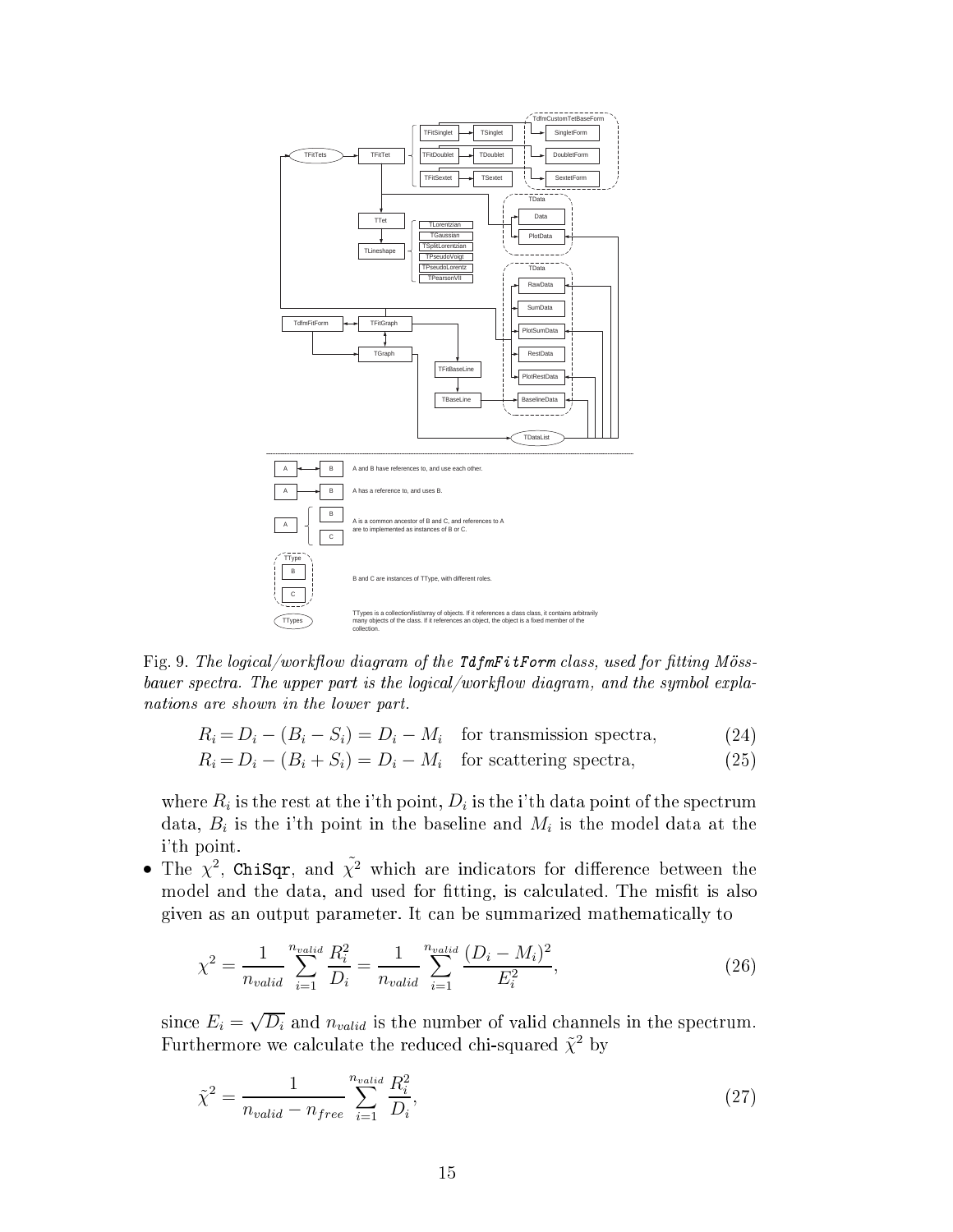where  $n_{free}$  is the number of free fit parameters. As a goodness of fit parameter we use the misfit m  $[17]$  defined by

$$
m = \frac{n(\chi^2 - 1)}{\sum_{i=1}^{n_{valid}} \frac{(B_i - D_i)^2}{D_i}}.
$$
\n(28)

Two fitting algorithms, random walk [16] and amoebe [18], have been implemented in the fitting form. First we will go through the random walk algorithm.



Fig. 10. A graphical illustration of the RandomFit fitting algorithm. The steps marked with octagonal boxes indicate that this step iterates through all  $TFitTet's$  in the fit.

The random walk algorithm is a variant of the "simulated annealing"-algorithm used in many areas of physics. It differs however, in that the tunneling possibility has been eliminated. The RandomFit algorithm is presented graphically in figure 10. The algorithm is based on two loops, the outer and the inner. The ore of the algorithm is thus run

$$
N = n_{outer} \cdot n_{inner} \tag{29}
$$

times. The algorithm starts with setting the variable step to 1. Ea
h time the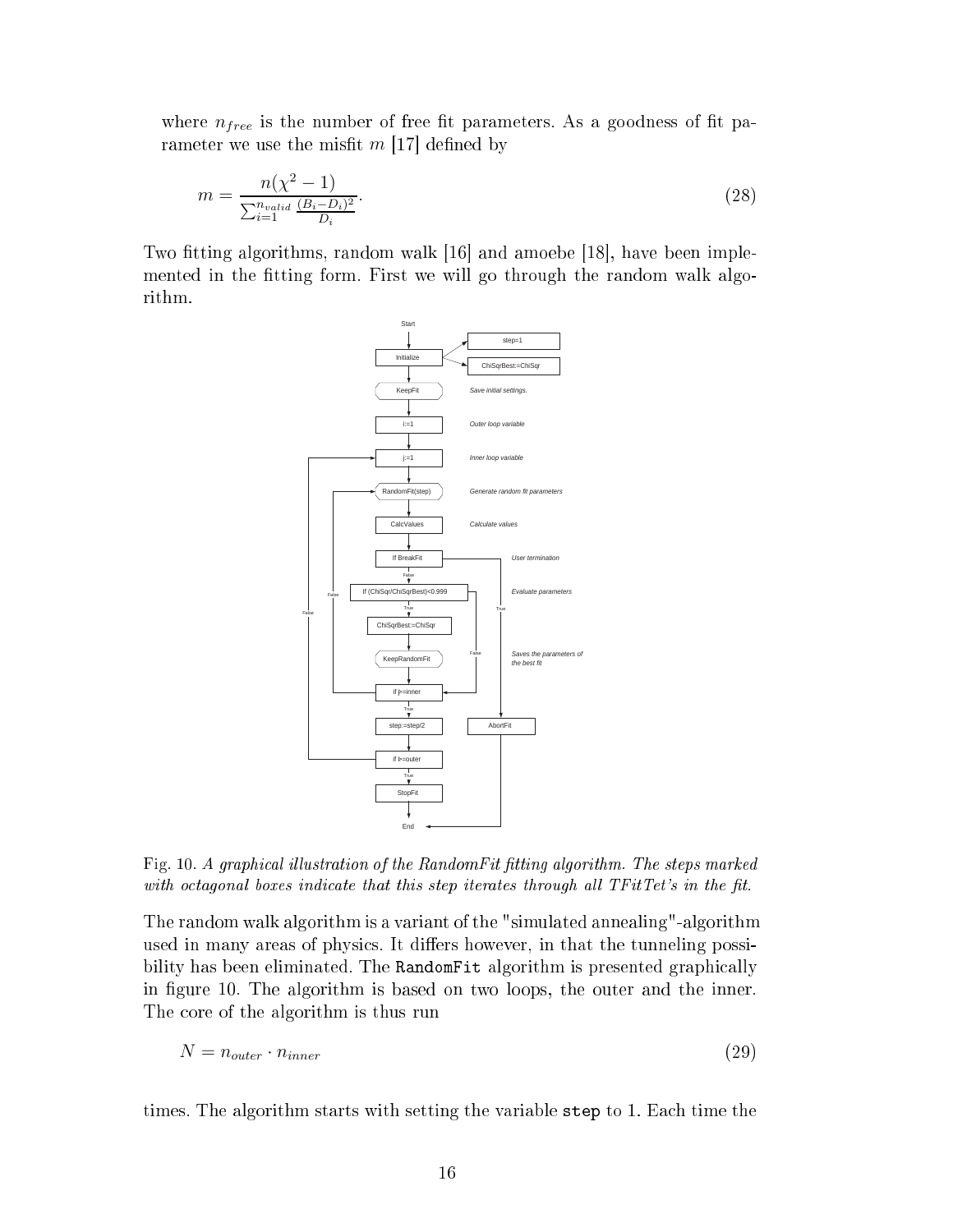outer loop is traversed on
e, step is set to one half of its previous value. The philosophy is to find the hitherto best fit for each time the outer loop has been traversed, and thereafter to narrow the interval in whi
h the parameters are allowed to vary, before traversing to the outer loop again.

The algorithm is based on the assumption that the best fit after  $n_{inner}$  guesses, lies in the vicinity of the best fit. The fitting parameters all have an interval to which they are restricted during fitting. Using the result of the sum

$$
\sum_{i=0}^{\infty} 2^{-i} = 2,\tag{30}
$$

this can be maintained/fulfilled. If  $\Delta$  is the fitting variation interval of a fitting parameter, the following formula

$$
\sum_{i=0}^{n_{outer}-1} \Delta \cdot 2^{-i} < 2 \cdot \Delta \tag{31}
$$

provides a way to implement our version of the random walk algorithm without violating the restri
tions:

$$
\sum_{i=0}^{n_{outer}-1} 1/2 \cdot \Delta \cdot 2^{-i} < 1/2 \cdot 2 \cdot \Delta = \Delta. \tag{32}
$$

Before the first traversation of the inner loop, the variation intervals are therefore set to half of the original, orresponding to the formula above. This guarantees that the fit parameters are kept within the allowed fit interval.

The amoebe algorithm [18] works in many areas much like the random-walk algorithm. It has an outer loop, which repeats  $n_{outer}$  times, or until the improvements are no longer significant. The inner loop basically works same way as in random walk.

Besides the evaluation of the improvements mentioned, the difference between the random walk and amoebe is that after the best fit has been found using the inner loop, some preprogrammed variations of the best fit are tried. For all paramters the following is tried individually: Try to the fit parameter value in the opposite direction, with the same amount. If this gives a better fit, it tries to shift the parameter value a step further in the same dire
tion, to see if it should give an even better fit. This tests if the point of origin was a local maximum, and if the fit has found the worst local minimum. If so, the algorithms tries if a further step in the same direction gives a better fit.

If the opposite step did not yield a better result, the algorithm tests to see if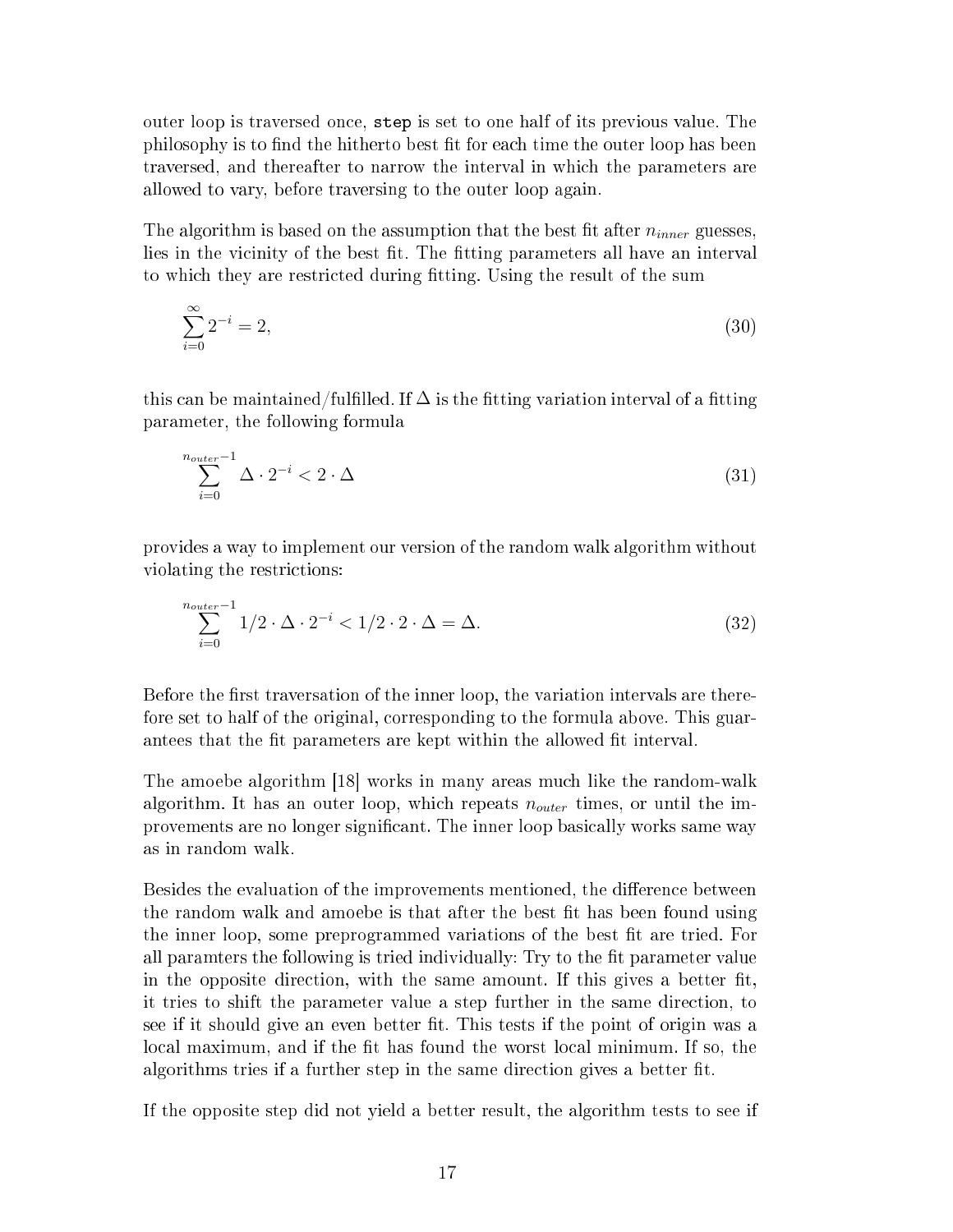

Fig. 11. A graphical illustration of the preprogrammed steps in the amoebe fitting algorithm.

it has stepped too far to find the currently best fit, and tries to see if there is a better point halfway between the origin and the currently best fit. If all of these attempt do not result in a better fit the step variable is divided by 2, and the content of the outer loop is traversed again. If a better fit is found step is not changed. The preprogrammed steps are illustrated in figure 11.

The outer loop will terminate when it has been traversed 20 times, terminated by the user or when the rtol variable is larger than the ftol. ftol is a measure of the minimum relative improvement required, for improvements to be considered significant. rtol is a measure of the improvement of the best fit compared to the worst fit in the current traversation of outer loop. rtol is al
ulated from:

$$
r_{tol} = 2 \frac{|\chi^2_{worst} - \chi^2_{best}|}{|\chi^2_{worst}| + |\chi^2_{best}|}. \tag{33}
$$

The source code is presented graphically in figure 12.

### 5.2 The alibration form

The Mössbauer calibration form is the graphic user interface, through which the user makes input to and re
eives output from the alibration pro
ess. Generally it resembles the tting form in many points, and the des
ription of common features will not be repeated. The data files are, however, loaded unfolded.

Whenever a change has been made to one of the fitting parameters, the same calculations as in the fitting form have to be performed. SumData, PlotSumData RestData and PlotRestData, are calculated in the same way. The only difference with regards to the fitting form is the variable baseline in the calibrations form, which has to be taken into account.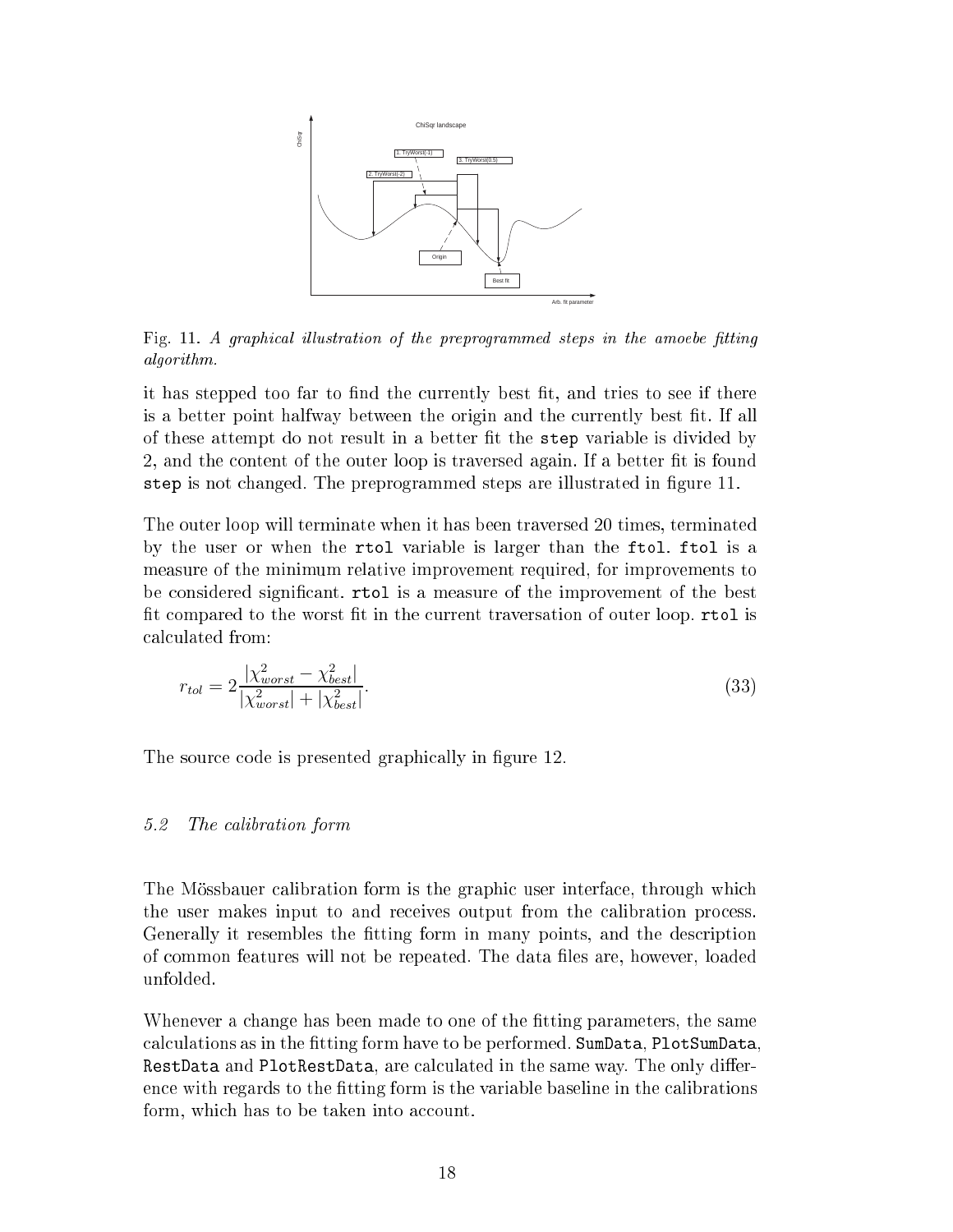

Fig. 12. A graphical illustration of the AmoebeFit fitting algorithm. The steps marked with octagonal boxes indicate that this step iterates through all  $TFit \cdot t$ 's in the fit.

Before the calibration process can commence, the fitting components have to be inserted, and the baseline parameters defined. The baseline is initially fixed, but is allowed to vary during the alibration. The 12 omponents are inserted at the 12 lo
al extrema with the largest 'magnitude'.

The lo
al minima are found by traversing through the data points of the data, and for each data point it checks whether the current point is a local extremum by omparing it to its neighboring points. If the point is a lo
al extremum the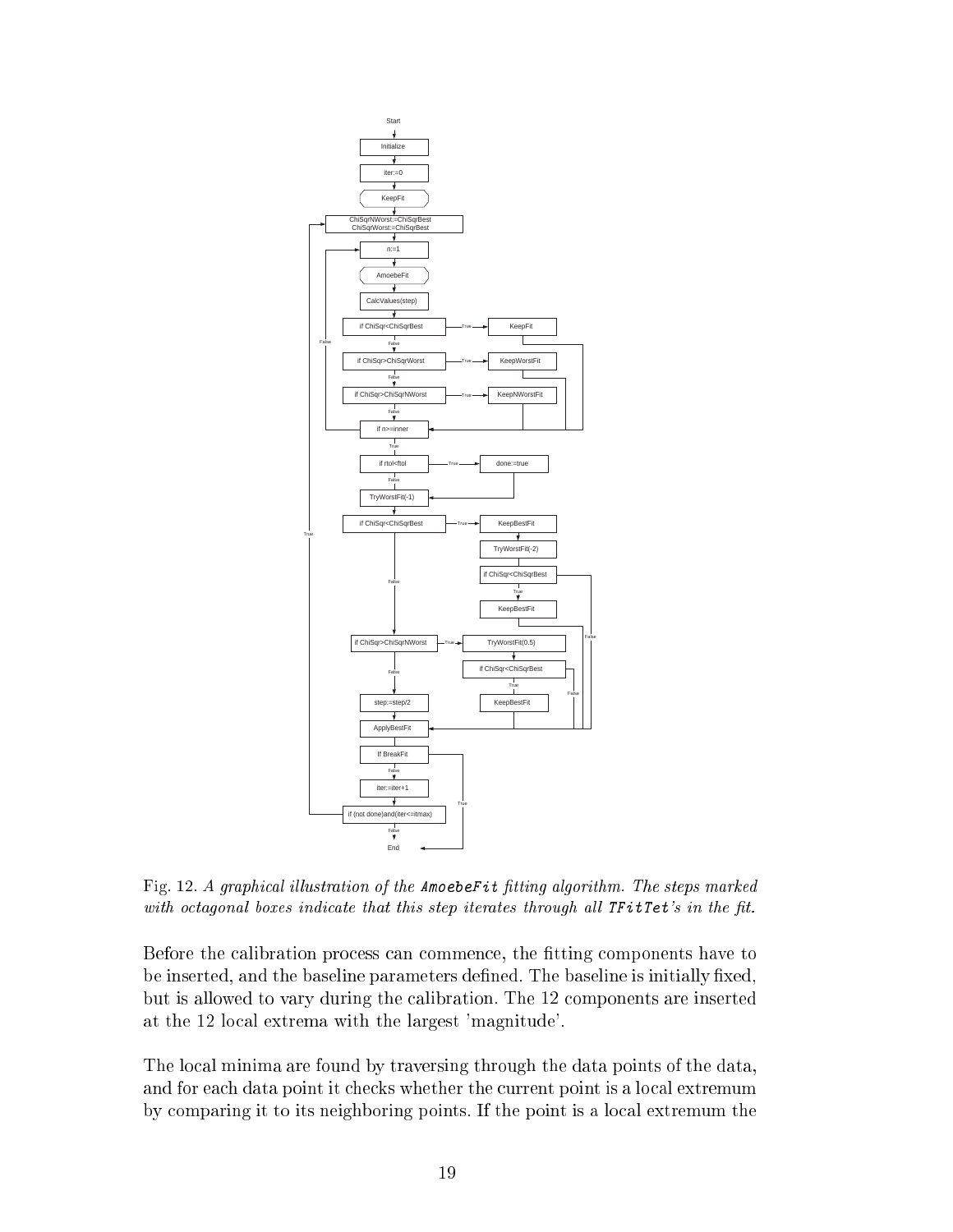

Fig. 13. The logical/workflow diagram of the TdfmCalForm class, used for fitting Mössbauer spectra. The upper part is the logical/workflow diagram, and the symbol explanations are shown in the lower part.

magnitude is al
ulated as

$$
M_{pivot} = \frac{y_{i+2} + y_{i+1} + y_{i-1} + y_{i-2}}{4} - y_i,
$$
\n(34)

where  $y_i$  is the i'th point. After finding the all local extrema, the list of extrema is sorted, so the local extrema with the largest magnitude are placed first in the list, and the predefined number of largest local extrema are returned, and used for inserting the fitting components.

The random walk in the calibration form is very similar to that of the fitting form. The only difference lies in that the inner loop fits the components parameters when the inner loop ounter j is even and the baseline parameters when it is odd. This is done sin
e experiments during programming shows that this improves the intelligen
e and speed of the alibration pro
edure.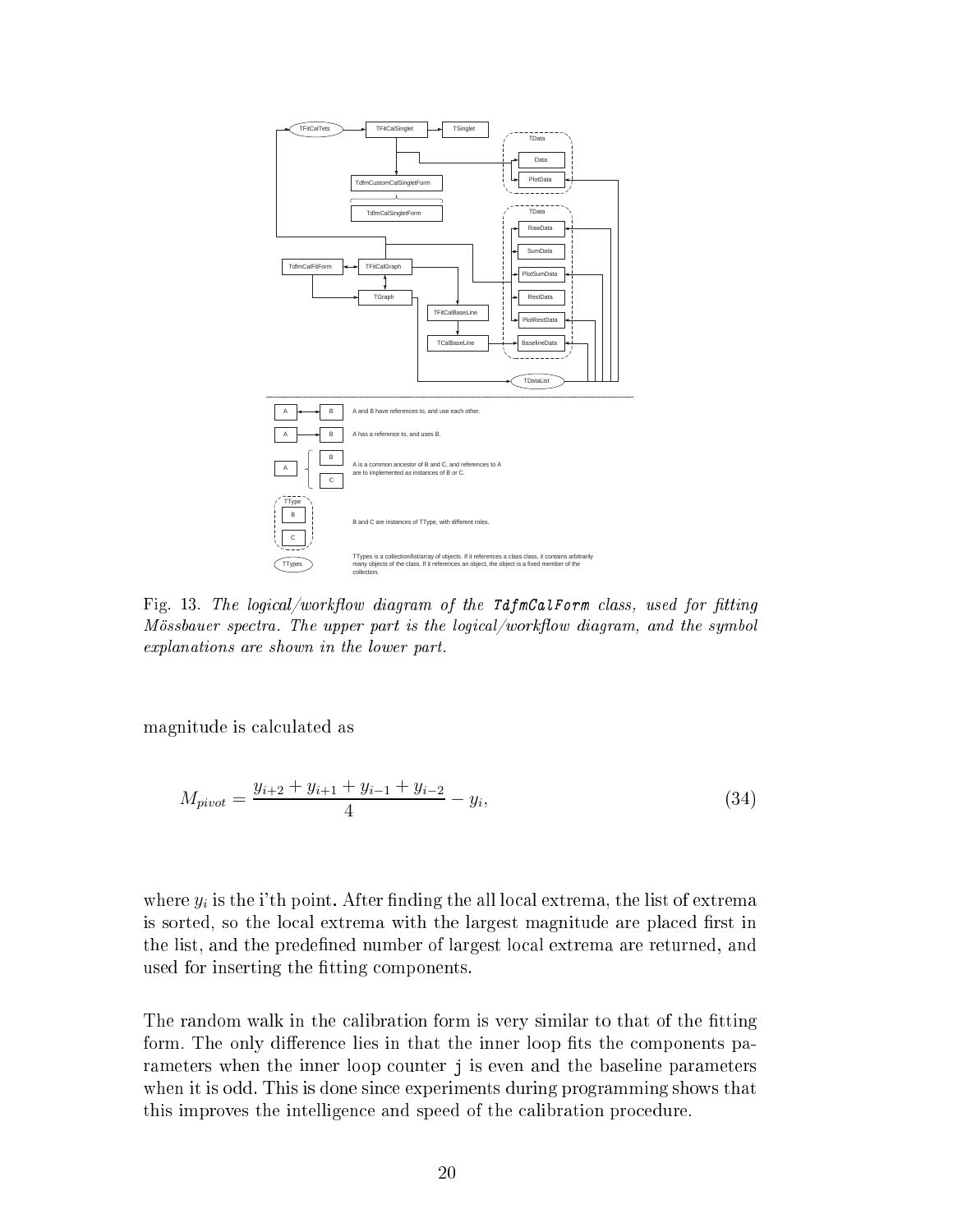## 6 Con
lusion

We have presented the functionality and the basic principles behind the Fit;o) program. We believe that by the program we have made available a valuable tool for general simple Mössbauer analysis of omplex samples.

## 7 A
knowledgements

We would like to thank Preben Bertelsen and Kristoffer Leer of the Mars/Mössbauer group at The Niels Bohr Institute at Copenhagen University for testing and suggestions. From Risø National Laboratory, Roskilde, Denmark we would like to thank Peter Kjær Willendrup, Kim Lefmann for omments, and Luise Theil Kuhn for omments, suggestions and testing.

## 8 Additional information

The program is available from the  $Fit; o)$  homepage at [11]. There is a forum se
tion, a FAQ, as well as a short manual available.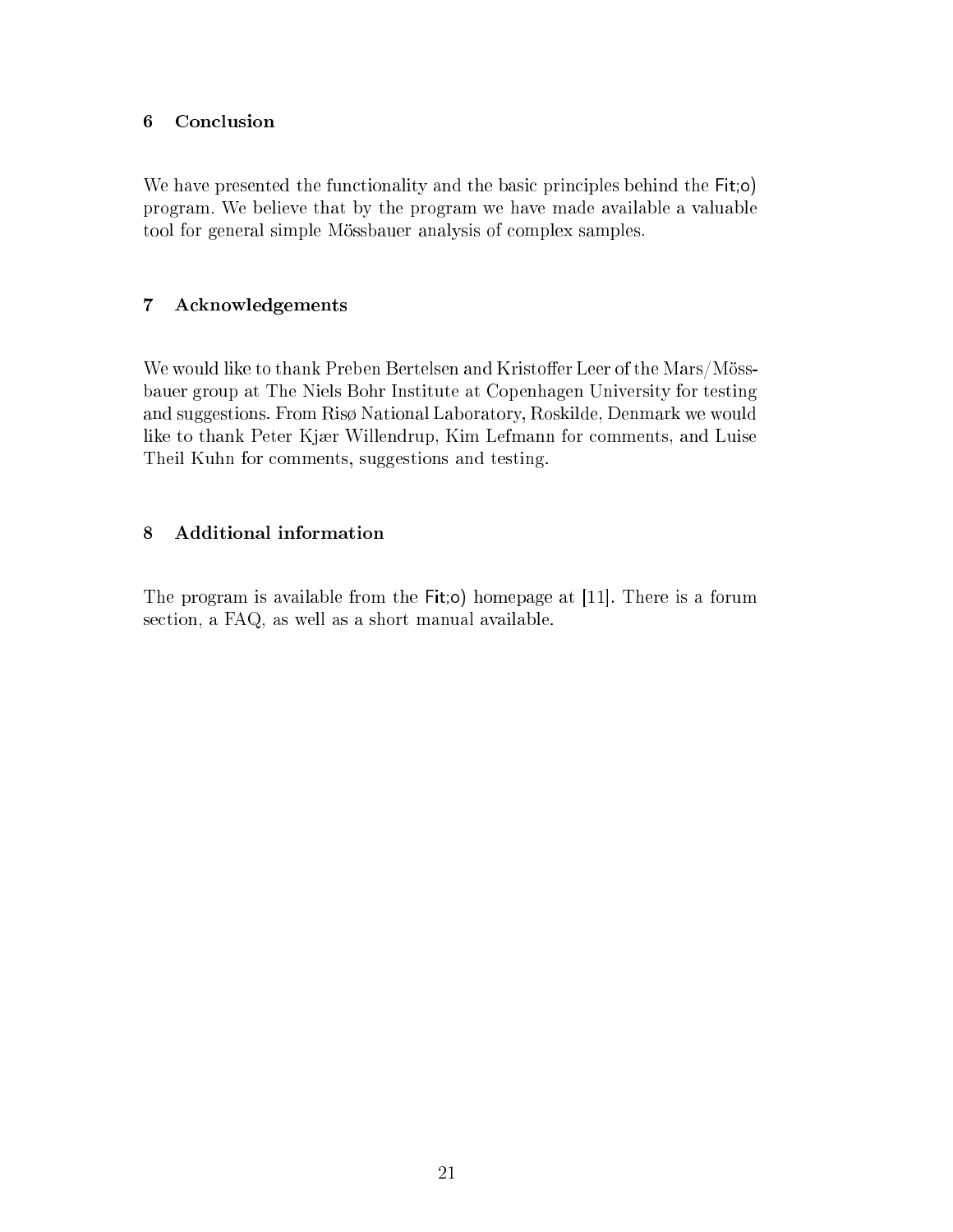#### A Examples

There are a few exp-files included in the installation package. These are test spectra, which can be used for practicing. A description of the contents of the files is given below:

- A10000.exp, A10000el.exp, A10000er.exp are simulated/generated testing spectra. They contain a perfect  $\alpha$ -Fe sextet on both, right and left side respe
tively.
- A10001. exp is a spectrum of soil from Salten Skov, Århus, Denmark.
- A10002. exp is an  $\alpha$ -Fe transmission calibration spectrum from a Fe foil.
- B10001. exp is an  $\alpha$ -Fe scattering calibration spectrum from a Fe foil.
- B10105A.exp B10001.exp is an  $\alpha$ -Fe scattering calibration spectrum from a  $25 \mu$  Fe foil, with an perpendicularly applied magnetic field.
- B10106a. exp is an  $\alpha$ -Fe scattering calibration spectrum from a  $25 \mu$  Fe foil.
- HA668.exp, HA679.exp, HA869.exp, HA900.exp, HB300.exp, HB506.exp, HB522.exp and HE0195.exp are real spe
tra of various samples, both natural and synthesized.

#### Referen
es

- [1] K. Jónsson, Mfit : A program for fitting Mössbauer spectra, Website,  $\frac{htp!}{www.raunvis.hi.is/^kj/mft/}.$
- $[2]$  I. S. A. Inc., Recoil, Website, http://www.isapps.ca/recoil/index.html.
- [3] A. R. Dinesen, C. T. Pedersen, CanArd MacFit.
- [4]  $Z$ . Klencs 'ar, Mosswinn 3.0i, Website, http://www.mosswinn.
om/english/index.html.
- [5] E. Carpenter, J. Long, D. Rolison, M. Logan, K. Pettigrew, R. Stroud, L. T. Kuhn, B. R. Hansen, S. Mørup, Magneti and Mössbauer spe
tros
opy studies of nano
rystalline iron oxide aerogels, Journal of Applied Physi
s.
- [6] H. I. Duprat, P. M. Holm, M. B. Madsen, K. Leer, Ferric iron in clinopyroxene as a redox-meter for primitive magmas, In preparation.
- [7] J. í Hjøllum, L. Kuhn, M. B. Madsen, E. E. Carpenter, E. Johnson, K. Bechgaard, Magnetic Properties of Magnetite Nano-Particles Manufactured by Reverse Mi
elles, To be submitted to Journal of Applied Physi
s.
- [8] W. Goetz, M. Madsen, S. Hviid, R. Gellert, H. Gunnlaugsson, K. Kinch, G. Klingelhöfer, K. Leer, M. Olsen, and the Athena S
ien
e Team, The nature of Martian airborne dust. Indication of long-lasting dry periods on